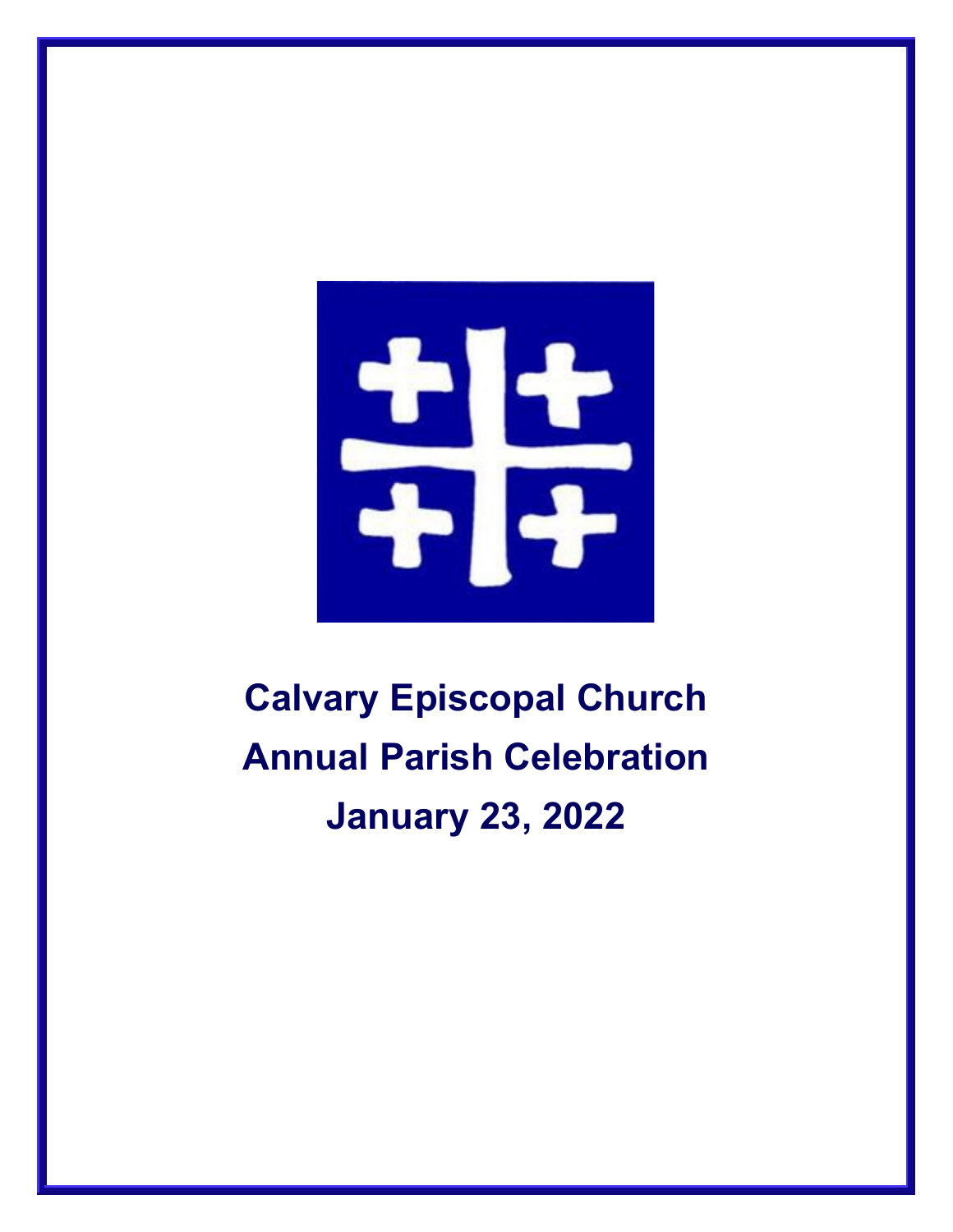

Isn't it great to be loved!

Calvary Episcopal Church is a place where you can always come and feel loved and find someone to share His LOVE with.

Welcome to the annual parish meeting. This program is filled with reports about the past years' activities and the wonderful stewardship of our parish. We hope to share with you all the love that flows through the outreach, pastoral care, our school, our worship and our fellowship. Even with COVID, Calvary has taken care of business and our business is LOVE!

From January to June, we gathered safely and shared our stories of how our lives have been affected by the pandemic. How our families could not be together and how we missed the joy of being with friends. By sharing these concerns and thoughts, we were able to begin to bring back some of the pieces of the puzzle that had been missing for over a year. Our family, Calvary Church, came together and even though there are still some pieces missing, some of our church family, we are moving forward. We are moving on towards our mission of embracing all who join us in doing the work of Christ in our community. That sounds like LOVE to me.

From June through August, we rested but we also planned – and we planned big. Our annual parish picnic was a lot of fun, full of excitement and great fellowship – even in the rain. We started the Fall season off with enthusiasm and a spirit of excitement. 2021 may have started with dark clouds all around but we were going to go out in a different way. We are going out looking for LOVE.

September through December had us leaving 2021 in a blaze of glory. Calvary School opened full speed ahead with the largest number of students in over five years and the spirit of Calvary Church was flying high. Rhonda Fanning joined our team as a third-year student in the Iona program for ministry. She will be ordained next summer and begin her ministry in the Diocese of Texas as a Priest. Along with Rhonda's preaching and Nancy's teaching/preaching/ministry we have been blessed with great worship and spirit filled time with God. John and the choir, Will and the POGs, Reb and the sound team all have come together to bring Calvary Church together again. Lots of LOVE shared here.

We are not quite there yet, but we are pushing forward through sickness and sin to obtain mercy and grace. Jesus in our Lord – we know it and we show it! 2022 is going to be a good year all around and we will face the bad with the good, the hard with tenderness and the negative with the positive. The end result will be LOVE.

So, today, enjoy this annual meeting as we look to what God has planned for Calvary Church tomorrow.

Blessings and love to all,

Fr. Ralph+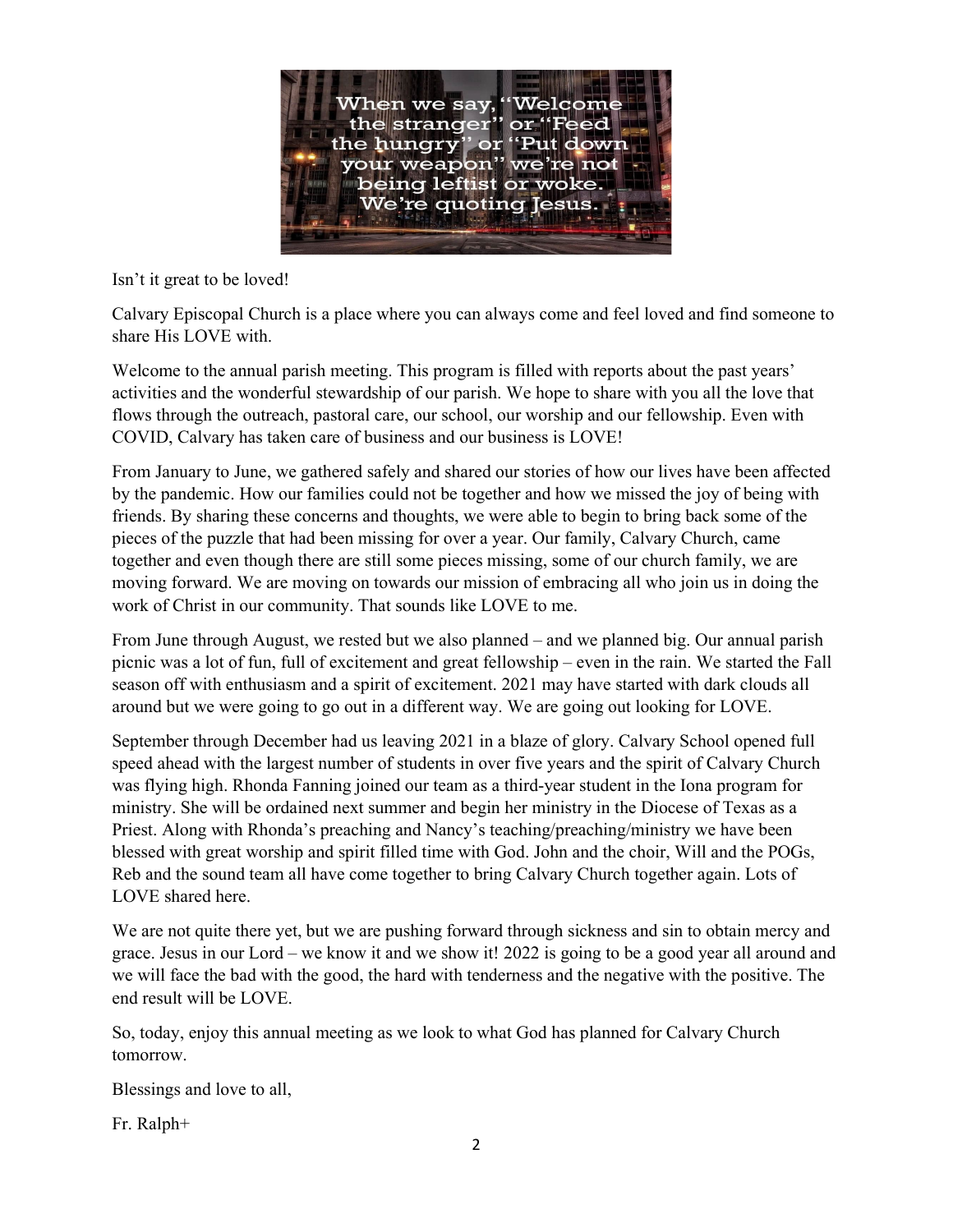# **ANNUAL PARISH CELEBRATION**

Calvary Episcopal Church Sunday, January 23, 2022

Opening Prayer Fr. Ralph

Almighty and everliving God, source of all wisdom and understanding, be present with those who take counsel for the renewal and mission of your Church. Teach us in all things to seek first your honor and glory. Guide us to perceive what is right, and grant us both the courage to pursue it and the grace to accomplish it; through Jesus Christ our Lord. *Amen.*

| Appointment of Recording Secretary                                                          | <b>Susan Grotte</b>          |
|---------------------------------------------------------------------------------------------|------------------------------|
| 2020 Annual Parish Meeting Minutes Approval                                                 | <b>Susan Grotte</b>          |
| Senior Warden's Report                                                                      | <b>Susan Grotte</b>          |
| Treasurer's Report                                                                          | Christian Iversen, Treasurer |
| <b>Outreach Committee Report</b>                                                            | Roy Haley                    |
| <b>Calvary Foundation Report - Elections</b>                                                | Betsy Zanghi                 |
| Rector's Report                                                                             | Fr. Ralph                    |
| Acknowledgement of outgoing Vestry members<br>Angela Cooley, Tim Hillis                     | Fr. Ralph                    |
| Recognition of New Vestry Members<br>Greg Bethke, Nicole Cornwell, Rick Lane, Debbie Pohler | Fr. Ralph                    |
| <b>Additional Vestry Changes</b>                                                            |                              |
| Special Recognition                                                                         | Fr. Ralph                    |
| Announcement of Wardens and Clerk for 2022                                                  | Fr. Ralph                    |
| <b>Closing Prayer</b>                                                                       | Rev. Nancy                   |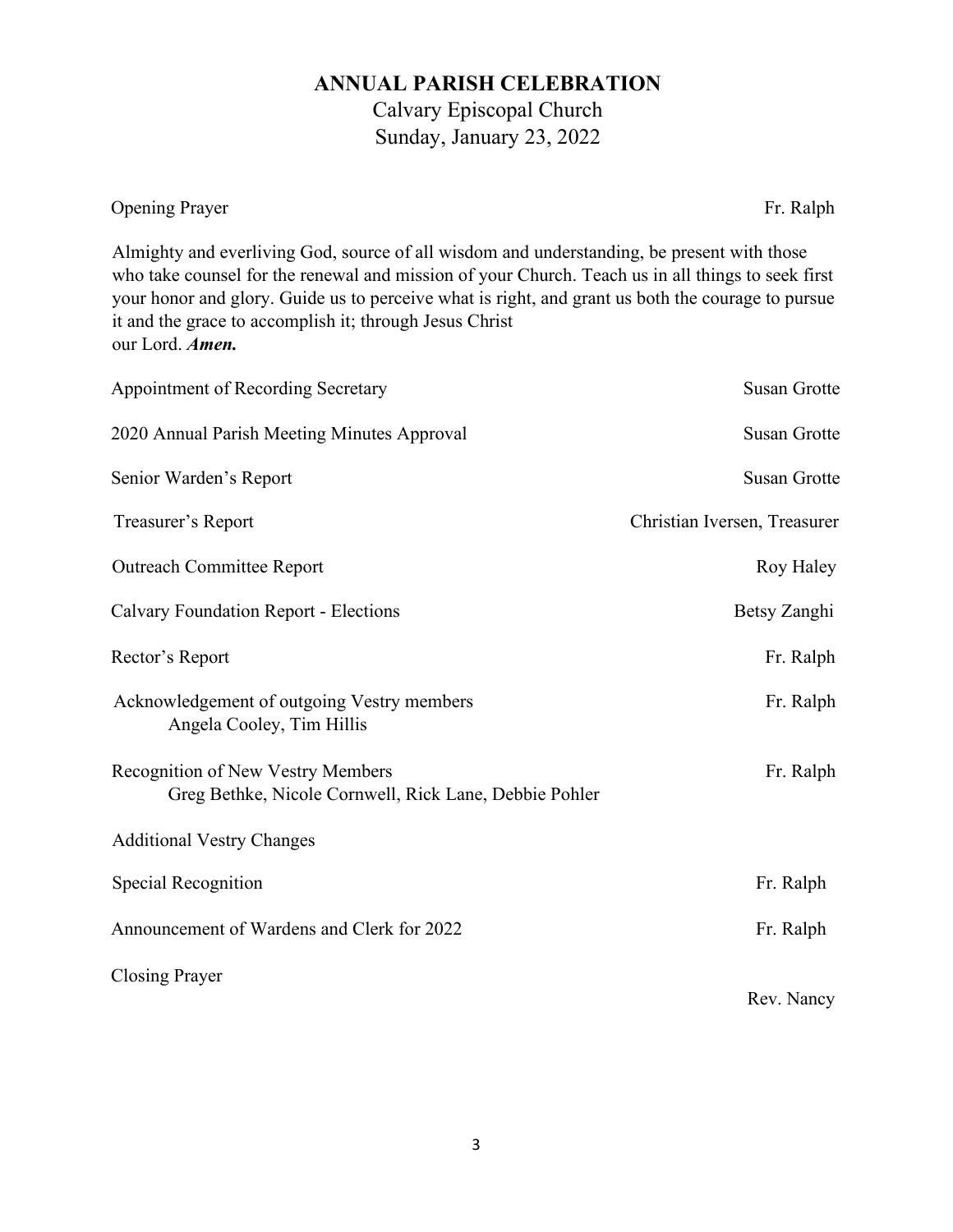# **Calvary Episcopal Church 2021 Annual Parish Meeting Minutes January 16, 2021**

Fr. Ralph Morgan opened the meeting at 6:15 pm and led the congregation in prayer.

A booklet of 2021 reports was made available to meeting attendees. The booklet contained the minutes of the 2020 Annual Meeting, as well as reports from the Rector, Sr. Warden, Jr. Warden, Treasurer, Head of School, and other committees and ministerial leads.

Dan Bradley was appointed recording secretary for the 2021 meeting. Dorothy Lyons moved to accept the minutes of the 2020 annual meeting. Roy Haley seconded, and the motion passed.

## Sr. Warden's Report

Amber Zentis delivered a message of gratitude to the church, affirming that we have many things to celebrate. She expressed appreciation to the Vestry and Search Committee, and to Rev. Lecia Brannon, who loved and cared for us in her capacity as Locum Tenens. She thanked our awesome musicians for enriching our three worship services each week. She thanked the Care Team for helping us feel connected even when we were unable to gather together. She thanked the Outreach Team for finding new ways to carry our outreach work forward.

Amber recognized the Renovation Committee for completing a successful renovation in timely fashion, and applauded the Building & Grounds Committee for protecting our stained-glass windows. She thanked the Stewardship Committee for reminding us of God's gifts and bringing us together for a stewardship picnic. She thanked Beth Dow, our new Head of School, and the Faculty and Administrative Team of Calvary Episcopal Preparatory for making the school year possible during the pandemic.

Lastly, Amber expressed "gratitude beyond words" to Fr. Ralph and Terri Morgan for accepting Calvary's call, and to the Transition Team for making them feel welcome. She closed her report by thanking the whole church for its support during a challenging year.

## Treasurer's Report

Christian Iversen presented the Finance Committee Report. He indicated that while pledges were down in 2020, expenses were also down as a result of operating limitations during the pandemic. As a result, we ended the year with a surplus of \$56,650, which has been allocated to restricted funds of \$5000 for technology, \$10,000 for organ restoration, and \$42,000 for capital maintenance. The Vestry has approved a 2021 budget that includes a deficit of \$35,616. In the event that additional pledging does not offset this deficit, Christian noted that restricted surplus funds could be redirected as necessary to meet the needs of the church.

#### Jr. Warden's Report

Oscar Lozano presented the Jr. Warden's Report. In spite of the pandemic, he reported that much had been accomplished in 2020. A grant was received from the Henderson-Wessendorf Foundation in late 2019 to upgrade the parish hall and protect the church's stained-glass windows. Although the grant did not cover the full amount of the work completed, additional gifts were received from generous parishioners, allowing the remodeling work to be paid in full, including the purchase of new furniture for the parish hall and solarium.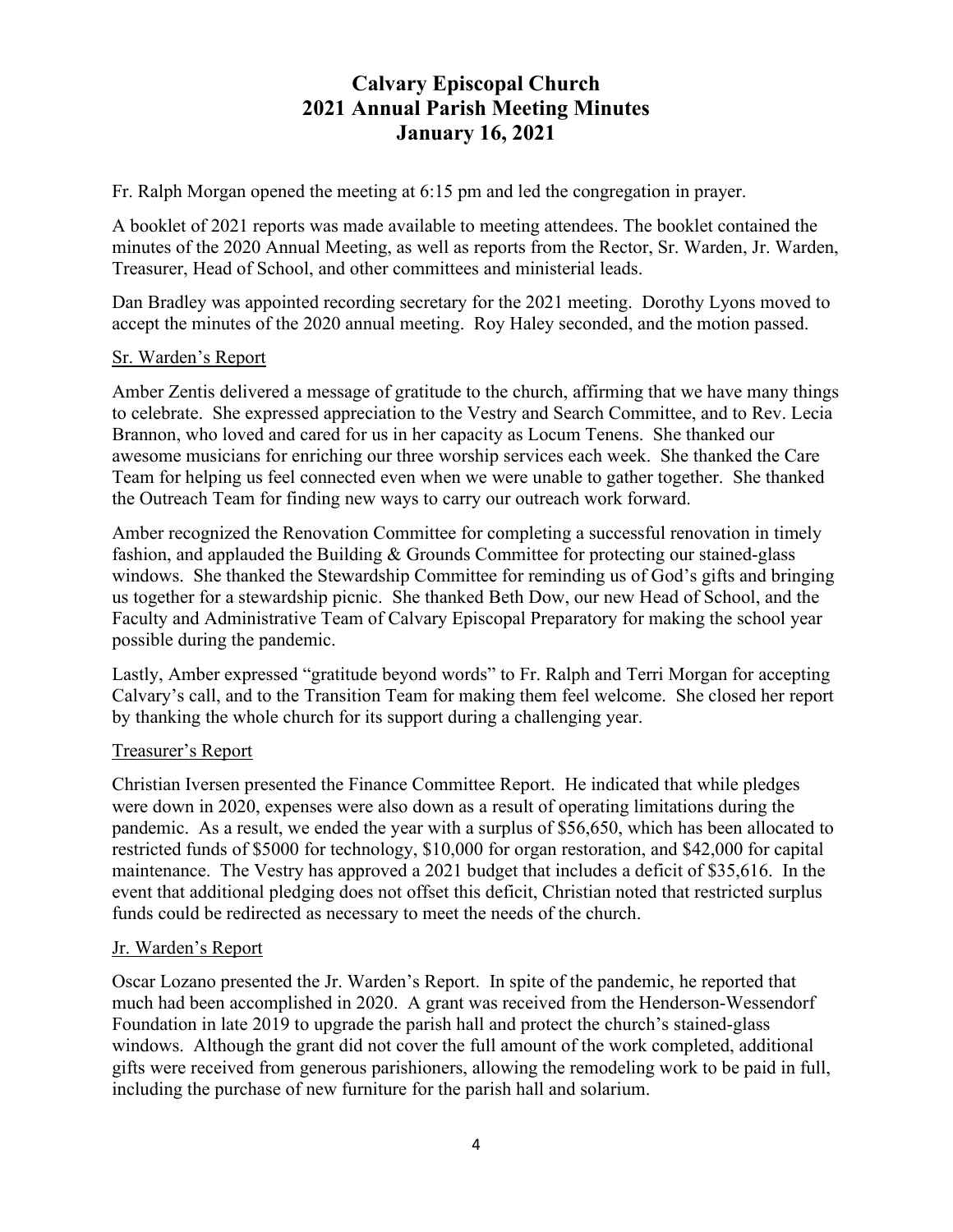Anytime work is done on a beautiful old building like Calvary, additional needs are revealed. This was especially true of the stained-glass windows. Several needed to be repaired and termite damage was discovered around the Jesus window. In addition to these improvements, the bathrooms adjacent to the kitchen were also remodeled. Fr. Ralph's office was repainted and a new rug was installed.

Oscar acknowledged that Calvary's Sexton, Jose Portillo, has been very helpful in assisting him with repairs that would have otherwise hit Calvary's maintenance budget. He also thanked the Cooley family for everything they do to maintain our landscaping and keep our campus looking pretty. He thanked the people of Calvary for their generosity in making Calvary a great place to worship and for allowing him to be Jr. Warden these last three years. He also thanked Amber for her leadership, without whom we could not have made it through 2020.

#### Outreach Committee Report

Roy Haley presented the Outreach Committee Report. After reading the outreach mission statement, he thanked the people of Calvary for helping to meet the needs of the community in a powerful way, in spite of covid. Calvary made a significant donation toward the construction of a new Habitat for Humanity home, which was completed in May for a family in Richmond. We collaborated with Attack Poverty and Sanctuary Fellowship Church to replace the plumbing for a nearby neighbor. We helped Friends of North Richmond and Helping Hands distribute 26,000 and 23,000 units of food, respectively. We donated school supplies to Jane Long and helped Family Promise feed four homeless families for a week.

Twice this past year, Calvary provided personal hygiene kits to inmates through our Kairos ministry. We saved 243 lives through our blood drives and blessed 133 children in 33 families through our Christmas Adopt-a-Family ministry. In three months alone, we washed 435 loads of laundry for 65 families through Laundry of Love. The Preston Street Garden contributed 1600 pounds of vegetables and 250 pounds of fruit to Helping Hands and the Women's Shelter. Kate Brewer and Lois Whitehead were recognized for their dedication to the garden.

Roy expressed his hope that Calvary can be more active in the community in the year ahead. If anyone is interested, the Outreach Committee is looking for a few new members.

#### Calvary Episcopal Church Foundation

Betsy Zanghi, foundation president, presented the report on behalf of the CECF. The Calvary Foundation was created to serve as an additional means of supporting Calvary and its ministries. Nonprofit status was granted by the IRS in July of 2014. Funds come principally from bequeaths, memorial donations and columbarium payments. It also serves as a means of receiving matching employer gifts.

CECF gifts are granted via four separate fund categories. The Heritage Fund, which helps maintain and enhance the facility, contributed \$15,000 toward the parish hall remodeling project. The Youth Spiritual Formation Fund donated \$1190 for Camp Allen scholarships. The Outreach Fund contributed \$6000 to CEP. Because of covid, there were no opportunities to utilize funds from the Christian Discipleship Fund. In addition, two designated amounts from the previous year were disbursed in 2020. A \$25,000 bequeath was directed for scholarships for Calvary students to attend CEP, and \$20,800 was earmarked for parish hall remodeling. Foundation deposits for the year totaled \$6033 while administrative costs totaled \$705.

After thanking her fellow officers and directors, Betsy explained that she and Kathy Bethke had served partial terms and were eligible for full terms as per the foundation bylaws. Fr. Ralph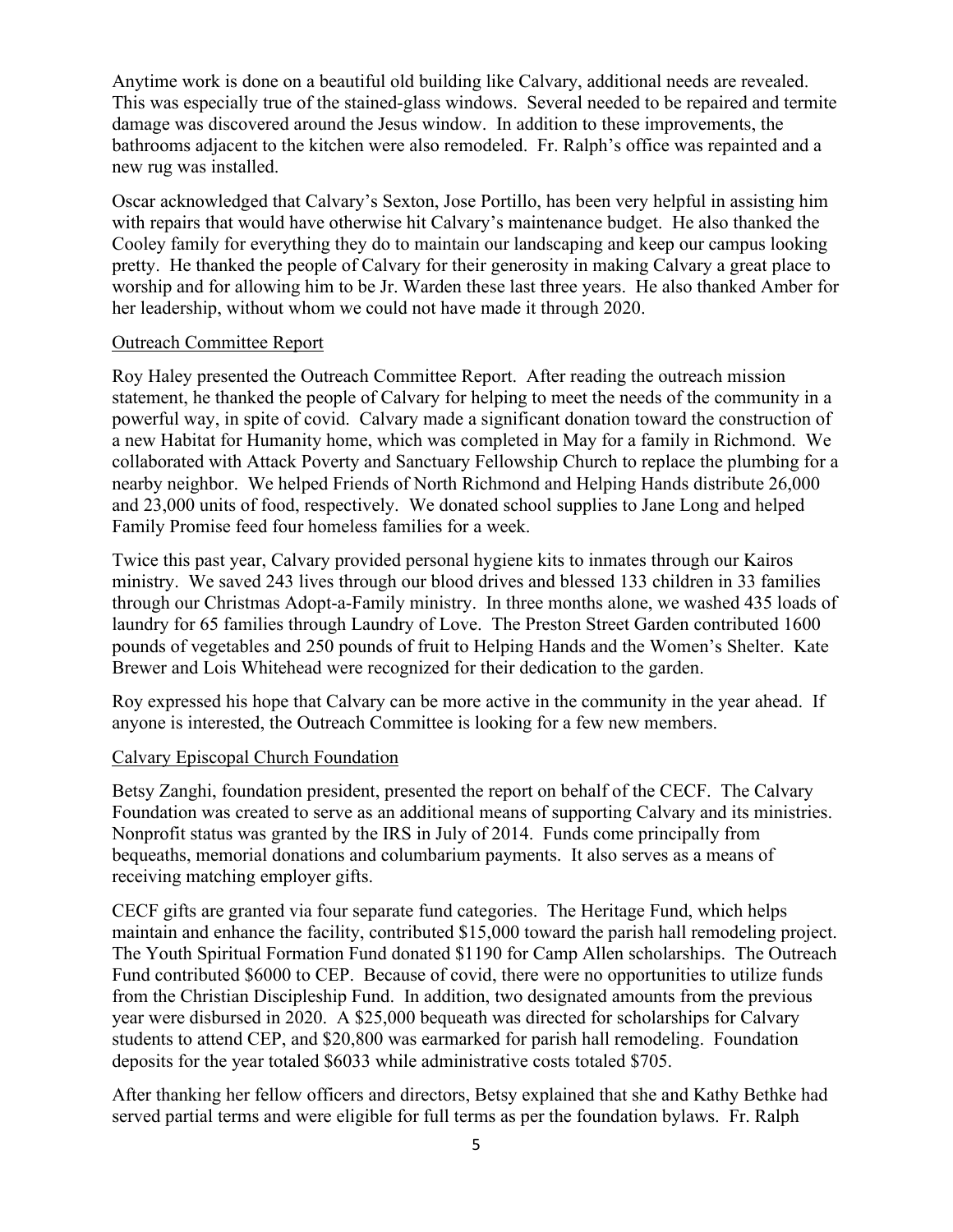made a motion to accept 3-year terms for both Betsy and Kathy. The motion was seconded and received unanimous support.

#### Rector's Report

Fr. Ralph is thankful to God for leading him to Calvary. He said he loves coming to work and is excited to serve with us. He was effusive in his high regard for all of his staff members. He said goodbye to Heidi Eland (who moved on to her dream job) and brought in Brenda Zatopek as Finance Assistant to work with both the church and the school. Kathy Haley has been named Parish Administrator and Special Assistant to the Rector – basically in charge of everything. He described Anne Scarborough as the best Newcomer Coordinator he has ever seen, and she will remain in that role. He described Suzette Hillis as gladly doing whatever she is called upon to do, working about 10 hours a week in Communications and then volunteering another 25.

Betty Anne Taylor has tendered her resignation as Christian Education Director as she and David plan to move to the Austin area in preparation for becoming grandparents. She will be missed! Fr. Ralph has served with Deacon Nancy Wilkes a few times and looks forward to working with her and benefiting from her leadership in the future as covid disappears. In the meantime, she is doing the most important job of taking care of David. We can expect to see her at Calvary on Tuesdays as she is able.

John Brun and Will Mason were described as beautiful musicians who love the Lord and give generously of their talents. They are a blessing to Fr. Ralph. The POGS bring joy to our worship. Our 8:00 choir members, while few in number during covid, sing like angels. Jose Portillo continues to take care of our campus and works really hard to keep things clean and orderly. Fr. Ralph also expressed his appreciation for the many volunteers at Calvary, both those who serve in the church and those who serve in outreach ministries. It is wonderful to have a church that loves to serve with such gladness.

What does the future hold? Fr. Ralph has no idea, but the word that comes to his mind is hope. A lot has been taken from us in the past year, but with faith, hope and Jesus Christ, we will get through this difficult time. He and the vestry have been planning a return of coffee hour and a brown-bag Lenten program, but these may have to be put on hold as covid numbers continue to climb. He hopes and prays that we will be able to have full communion soon, but we're not there yet. We may not be afraid for ourselves, but we are afraid for our families and for those around us, and we have to respect that. Fr. Ralph encouraged people to keep in touch and let the church know how you are doing. He cannot wait until we are able to pass the peace again.

Fr. Ralph expressed his deep appreciation for the tremendous welcome that he and Terri have been given, and for the many letters and emails of introduction they have received. He is thankful for everyone who helped with the transition. He emphasized how blessed we were to have Lecia and Amber here every day during the interim, and how blessed he was himself to have Amber and Oscar by his side when he arrived. He then asked his staff to come forward and assist him in presenting gifts to our two wardens. The whole congregation joined him in saying "thank you good and faithful servants." In closing, he announced to the church that Amber would continue in her role of Sr. Warden for another year.

#### Recognitions & Announcements

Amber Zentis presented gifts to the outgoing Vestry members who had fulfilled their 3-year terms of service - David Taylor, Frank Lemkowitz, Jim Kidda, Missy Marek, and Oscar Lozano. Oscar, she noted, had served a fourth year as Jr. Warden during the interim.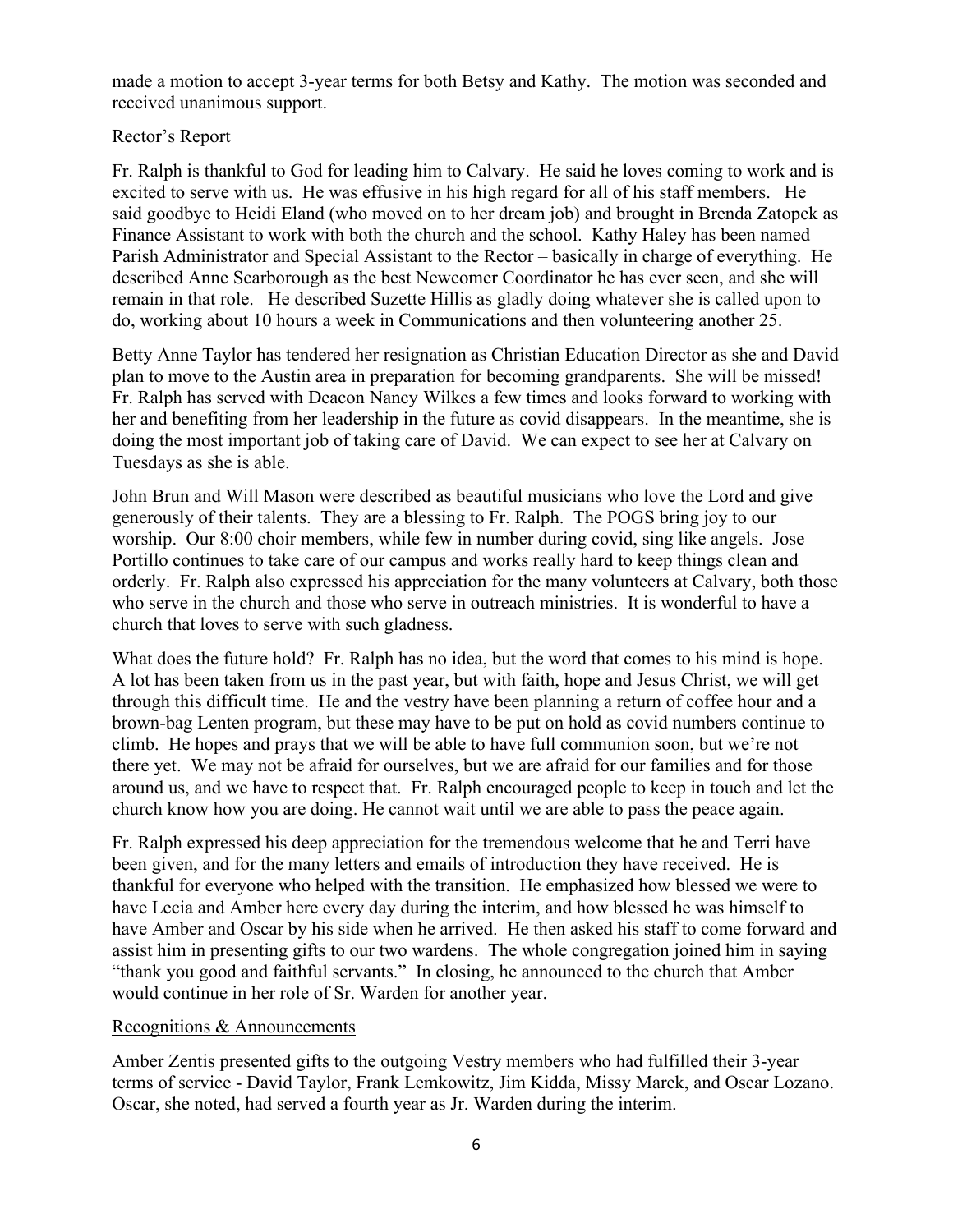Fr. Ralph introduced five new Vestry members – Paula Grossman, Debbie Helbert, Christian Iversen, John Johnston, and Philip Zanghi. Additionally, two Vestry members have asked to be released from their final year of service, Eric Cain because of covid concerns and the declining health of his parents, and Don Whitehead, who is moving with Lois to Indiana. Marian Briscoe and Bob Todor have therefore been asked to serve one-year terms. Altogether, there will be seven new Vestry members this year, out of a total of twelve.

Fr. Ralph noted that Beth Dow could not be present for the annual meeting, but was doing a wonderful job as the Head of School for CEP. He encouraged people to read her report and send her a note thanks for what she does for the school.

Fr. Ralph then presented John and Dorothy Lyons each with the Church Mouse Award. This new tradition will recognize someone each year who truly loves Calvary and loves the Lord and does what needs to be done without seeking recognition for oneself. Well done good and faithful servants!

Having already announced that Amber Zentis would serve another year as Sr. Warden, Fr. Ralph further announced that John Ondrusek would serve as Jr. Warden and Barb Ault would serve as Clerk of Vestry in the coming year.

Amber offered two final prayers to close the meeting, a prayer for our parish and a prayer for the close of the day. The meeting adjourned at 7:07 pm.

Dan Bradley Clerk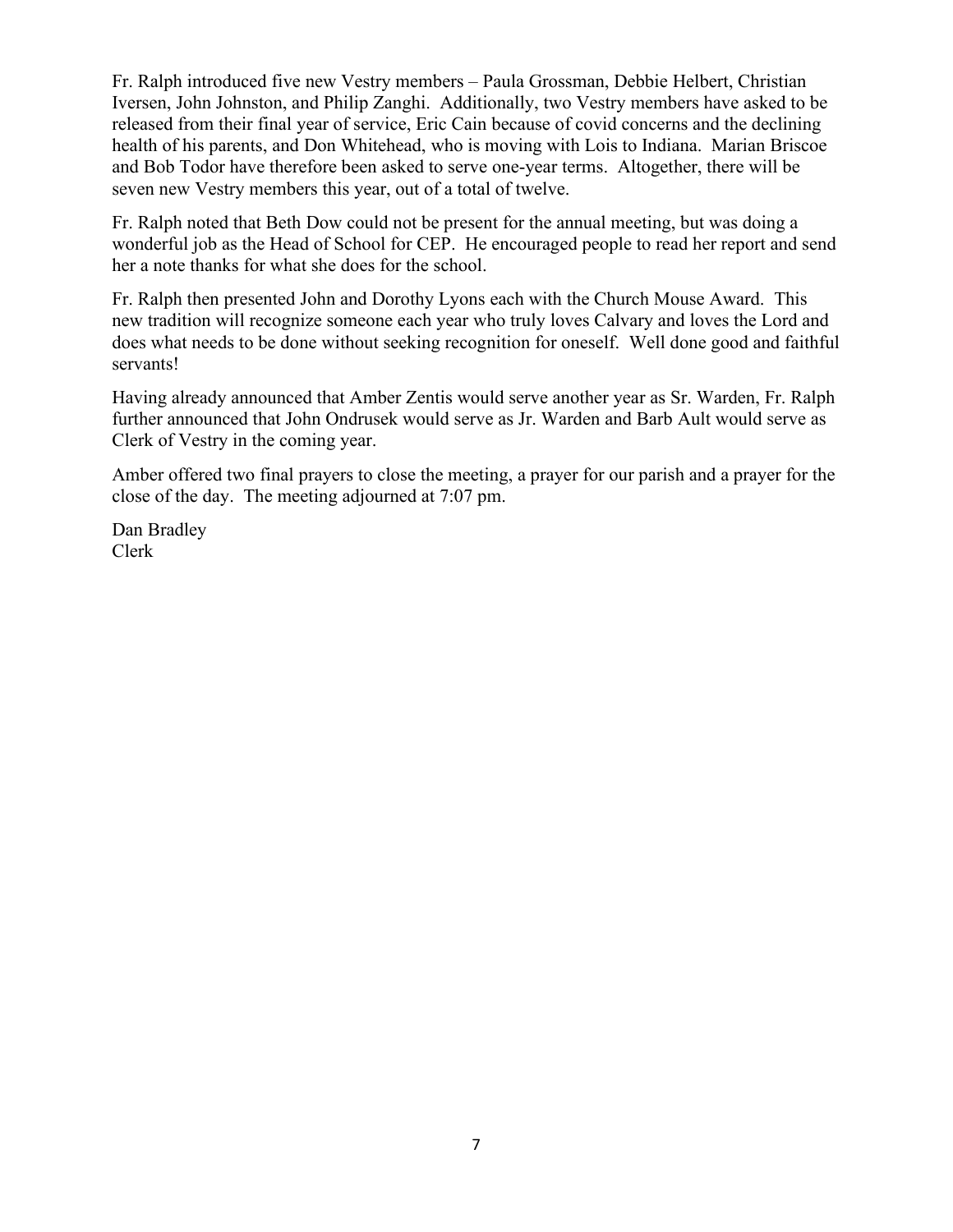# **Senior Warden's Report**

"Therefore encourage one another and build each other up, just as in fact you are doing." Thessalonians 5:11

2021 was a "building up" year. Fr. Ralph led us into the year taking joy in the fact that we could once again worship and have fellowship together. 2021 was a year to gather, for encouraging one another, and for adding new elements to supplement the full life we had known before 2020.

The annual meeting was a great indicator of the year ahead. It was a first for meeting in the Sanctuary after Saturday worship, and attendance and interest was strong. We remain a welcoming church as we embraced new members.

Your Vestry met in retreat in February to examine the true meaning behind our mission statement and core values, and accepted the task to think deeply about our community outreach initiatives.

Together we did our Lenten walk, worshipped through Holy Week, flowered the Easter cross, and celebrated Pentecost with one combined outdoor service and picnic.

We hosted three COVID clinics for church and school families.

June was a special time as Bishop Ryan formally installed Fr. Ralph as our Rector in his Celebration of Ministry, followed by Sunday worship including baptisms and confirmations. The Bishop also hosted a Town Hall meeting, and lunched with the Vestry.

June marked the end of my two and a half years of service as Senior Warden, as I joined the church staff, with Susan Grotte taking the baton. It has truly been a pleasure to serve.

Amber Zentis Senior Warden

We had a fun time at our potluck game night in July. Parishioners loved it and said we should do it more often. Our Rally Day was a great success with many sign-ups to help the various committees. It is a great way for our parishioners to get involved and get to know each other.

The annual Camp Allen retreat was held in October and the weather was perfect! We chose Campsite 3 this year which provided more space for activities. There was canoeing, horseback riding, swimming, hayrides and more. This is the first year we invited the parents from the school and we had four families join us. We hope more will join us next year!

Also in October we partnered with the Richmond Police Department to host Neighbors Night Out on the front lawn. The police department provided food, the dire department stopped by the church and school families as lots of neighborhood folks enjoyed an evening of fellowship.

Foyer groups started back up in the Fall where people meet in each other's homes or at restaurants for fellowship and fun.

Our Stewardship dinner was once again held at the Swinging Door in November and we had over 100 friends join us for great food and a fun evening.

Thanks to Bill Daw and his team, we were able to offer nearly 700 Thanksgiving meals. So many people came to help put the meals together and deliver them. What a wonderful outreach Calvary is able to do each year.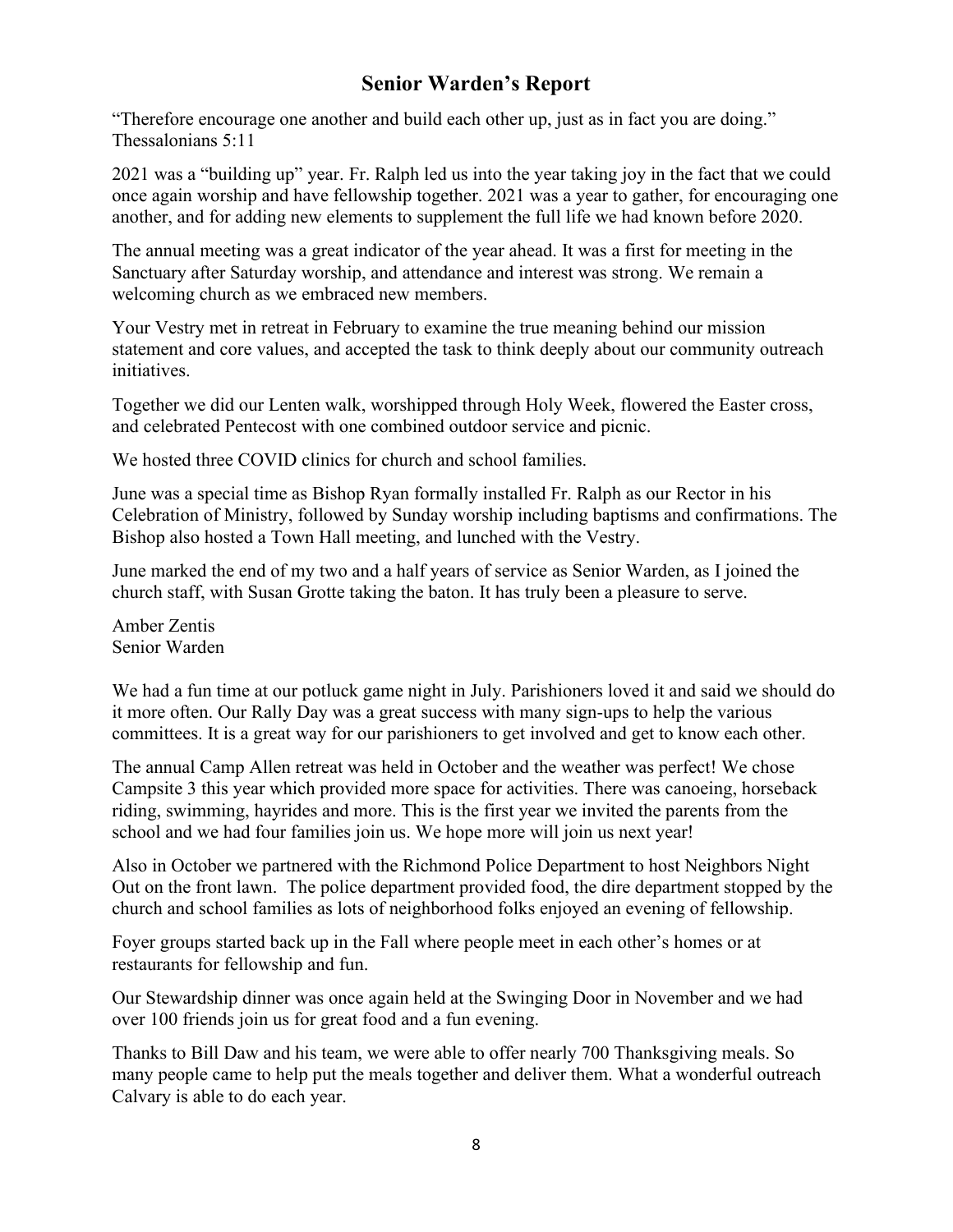During Advent we were able to make wreaths and decorate ornaments and cookies. Thanks to Anne Scarborough and her team of elves! The Chrismon tree was beautifully decorated by our wonderful cross stitch group. Thank you all!

The church took on it's beautiful Christmas theme with the help of the Altar Guild and other helpers. Your time and commitment during this busy season is very appreciated!

As we swing into the new year, I wish you all a blessed 2022! No matter what happens, God is our stronghold and Calvary is there for you!!

Susan Grotte Senior Warden

# **Finance Committee Report**

We only received 84.3% of the 2021 Pledge Commitments, however we did receive 227.8% of the plate offerings that was budgeted. Therefore, our total revenue for 2021 was down 1.3% or \$8,057 when compared to the 2021 budget.

The operating expenses for church usage were up 2.1%. Ministries expenses were down 5.6%. The church was left with a net surplus of cash for 2021 of \$11,657

A 2022 deficit budget of \$22,647 was presented to and passed by the Vestry. The Vestry is comfortable with a 2022 deficit budget and believes that the deficit can be offset partly by the 2021 surplus, if necessary.

When comparing the 2022 budget to the 2021 budget there is a increase in total revenue of 9.5% or \$29,675. However, when comparing the 2022 budgeted "Total Revenue" to the 2021 actual (less Grant Income (PPE)) "Total Revenue" there was a decrease of 0.4% or \$24,834.

The 2022 budget shows a increase in operating expenses for church usage of 20.4% and a decrease in Mission and Outreach programs of 6.3% when compared to the 2021 budget. However, when comparing the 2022 budget to 2021 actual expenses, the operating expenses are up 3.6% and Mission and Outreach programs are down .7%.

In 2020 Calvary applied and received a PPP loan from the Federal Government for \$41,851, this was recognized as Grant Income (PPE) in 2021.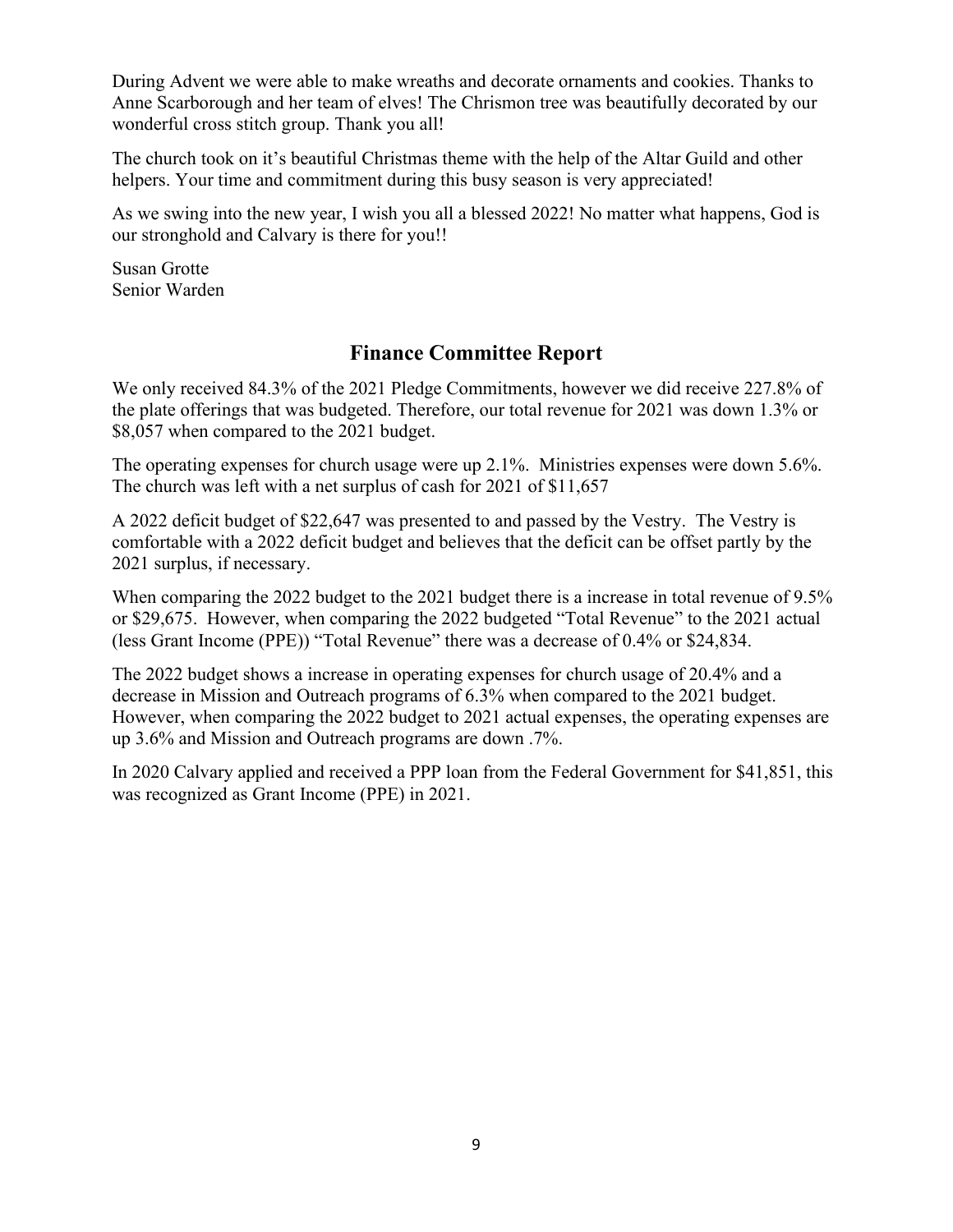|                                        | 2021<br><b>YTD</b><br><b>Actual</b> | 2021<br><b>Annual</b><br><b>Budget</b> | 2022<br><b>Annual</b><br><b>Budget</b> |
|----------------------------------------|-------------------------------------|----------------------------------------|----------------------------------------|
| <b>Revenues</b>                        |                                     |                                        |                                        |
| Plate Offerings                        | \$<br>136,700                       | \$<br>60,000                           | \$<br>70,000                           |
| <b>Pledge Commitments</b>              | 456,243                             | 541,000                                | 555,000                                |
| <b>Total Offerings</b>                 | \$<br>592,943                       | \$<br>601,000                          | \$<br>625,000                          |
| Investment Income                      | 66                                  |                                        | 75                                     |
| Church usage                           | 325                                 |                                        | 500                                    |
| Grant Income (PPE)                     | 41,418                              |                                        |                                        |
| Designated Income                      | 47,007                              | 36,500                                 | 41,600                                 |
| <b>Total Revenue</b>                   | \$<br>681,759                       | \$<br>637,500                          | \$<br>667,175                          |
| <b>Expenses</b>                        |                                     |                                        |                                        |
| <b>Vestry Oversight</b>                |                                     |                                        |                                        |
| Insurance                              | 21,359                              | 20,735                                 | 21,816                                 |
| Office and Administration              | 39,761                              | 38,650                                 | 43,200                                 |
| <b>Buildings and Grounds</b>           | 94,074                              | 78,800                                 | 80,140                                 |
| <b>Employee Compensation</b>           | 330,126                             | 339,684                                | 360,345                                |
| Vestry and Stewardship                 | 8,579                               | 7,000                                  | 6,500                                  |
| <b>Finance Committee</b>               | 7,677                               | 6,500                                  | 7,500                                  |
| <b>Total Vestry Oversight</b>          | \$<br>501,576                       | \$<br>491,369                          | \$<br>519,501                          |
| Mission/Outreach Ministry              | 64,979                              | 67,050                                 | 65,785                                 |
| <b>Calvary Life Ministry</b>           | 14,912                              | 21,225                                 | 17,800                                 |
| <b>Worship Ministry</b>                | 16,500                              | 17,500                                 | 14,950                                 |
| <b>Formation/Spirituality Ministry</b> | 10,634                              | 14,100                                 | 14,225                                 |
| Diocesan Obligations                   | 61,501                              | 61,872                                 | 57,562                                 |
| <b>Total Expenses</b>                  | 670,102<br>\$                       | \$<br>673,116                          | \$<br>689,223                          |
| <b>Net Total</b>                       | \$<br>11,657                        | \$<br>(35, 616)                        | \$<br>(22, 647)                        |

| 2022 Restricted funds - Capital Maintenance | 11.657 |
|---------------------------------------------|--------|
| <b>Total 2021 Restricted funds</b>          | 11,657 |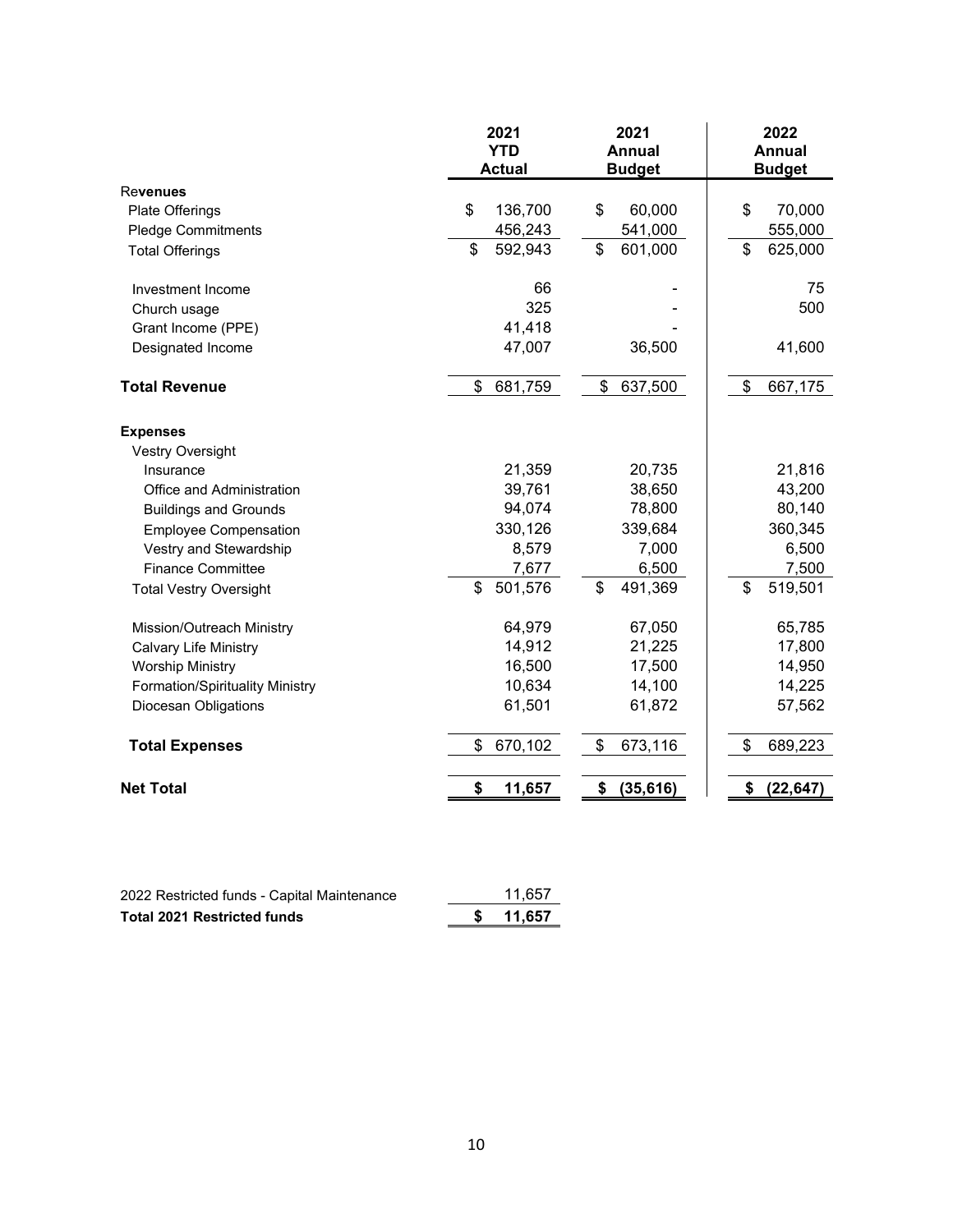# **Junior Warden's Annual Report**

Our church and campus are in good condition for a facility that is almost 65 years old. There are always various pipes leaking, roof repairs needed as well as all the other typical household issues any family would have it is just on a larger scale. Kudos to Jose Portillo our Sexton, Oscar Lozano and Frank Plut for many of the repairs that were completed that we didn't have to hire a contractor to complete. I certainly appreciate the many times they completed repairs and corrected issues just because they happened to notice them. Thank you all so much. Additionally, I would like to thank Angela and Harrie Cooley and their employees who throughout the year have managed our landscape issues which includes trimming trees, rerouting drainage, and rehabilitating our sprinkler systems.

We have completed many projects this year including replacing the 50-ton AC that went out during the hottest part of the summer. We had to wait for some time due to the availability of the materials we needed to replace the units. We replaced the old unit with 2–20-ton units that are anticipated to be more energy efficient. This project cost us \$82000 fortunately we had most of the money in our Capital Maintenance fund that was established several years ago for just this reason. I would also like to thank the parishioners that donated monies toward this project as well. Speaking of air conditioning a parishioner donated a unit for the Solarium and should make this a more comfortable experience for anyone using the room. Our air conditioning contractor James and Nancy Hippler donated AC units for the youth building. When you see them, please thank them for their generosity.

We have added security cameras to the patio area and to the nursery. Speaking of electronics, we have added monitors behind the pulpit so the choir and the POGS may hear and see the service as we all do. You may or may not have realized how much technology there is for us to keep our church operating. Because of the large amount of technology, we must maintain, a Technology Committee has been formed and will inventory our present equipment, monitor replacement, and make recommendations to Vestry so more informed decisions can be made regarding technology issues. The old workroom has been converted into an office while the associate Rectors office was turned into a larger more efficient workroom.

There is at least one issue that is still pending. In the Sanctuary at the communion altar there is a foundation issue that will cost between \$60,000 and \$75,000 to repair. This issue will require us to have church either in the Family Life Center or the Parish Hall on at least two different occasions. While this issue needs to be addressed, we must accumulate monies to complete the project and schedule times when we can relocate our services with minimal disruption.I would like to thank everyone on the behalf of the Vestry for your generosity in helping Calvary to continue to be a beautiful and welcoming home to worship and partake of the loving fellowship we all enjoy.

John Ondrusek Jr. Warden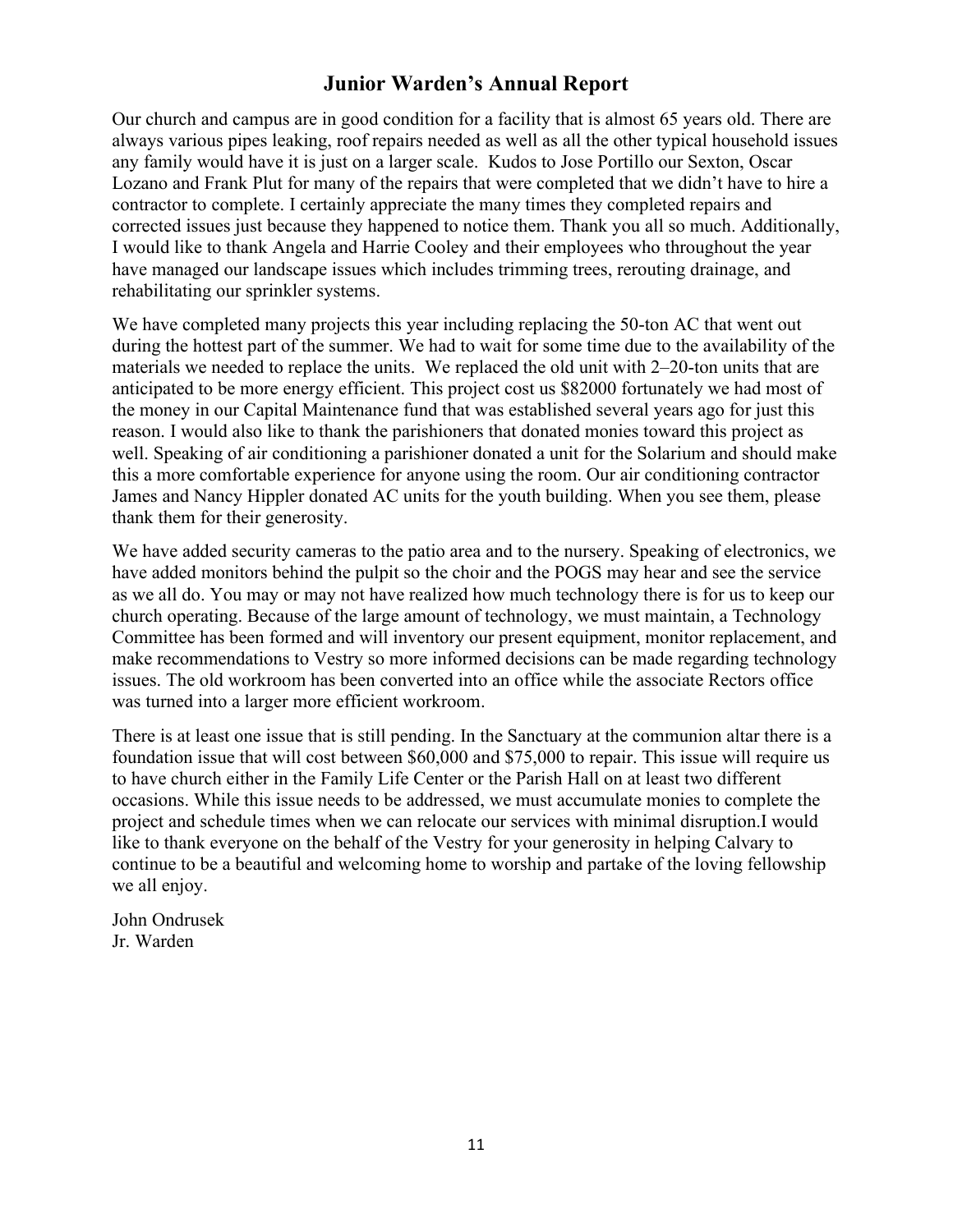# **INTO THE COMMUNITY Outreach 2021 Annual Report**

## **VISION**

*Inspired by the Holy Spirit to serve God; we are the hands and feet of Christ in our community. We know our neighbors and are known by them. We provide opportunities for everyone to work together to restore relationships and build new ones.*

#### **OUTREACH COMMITTEE**

Roy Haley, Tim Hillis, Susan King, Kathy Bethke, Rev. Nancy Wilkes

COVID has impacted all our outreach ministries the last two year, but they have all still been very active and have blessed many members of our communities.

As you read through the attached report put together by our faithful outreach ministry leaders, think about ways in which we can impact our communities even more, through these ministries, or new ones.

We invite all new ideas, and anyone interested in joining the Outreach Committee. Please contact Roy Haley – (281) 871-8172

## **HABITAT FOR HUMANITY**

Dan & Chris Bradley

2021 proved to be a challenging year for Fort Bend Habitat for Humanity, as a result of covid restrictions, permitting delays and project costs. Nevertheless, FBHFH was able to participate in two projects. Both were single-bedroom, pier-and-beam homes for senior citizens. The first new home, sponsored by Christ United Methodist Church of Sugar Land, was completed last spring in Pleak. The second home, sponsored by Attack Poverty, was completed during the summer in Stafford, utilizing construction supervisors from St. Laurence Catholic Church of Sugar Land. Roy Haley deserves much credit for making this project happen, in terms of planning, resourcing and logistical support.

We hope to participate in two more new homes in 2022. In January, St. Laurence is breaking ground on a new build on Center Street in North Richmond. CUMC also plans to start a new build as soon as a suitable property can be acquired, probably this fall. The tentative plan is for Calvary to contribute to the next CUMC project with a tenth share of the sponsorship cost. The cost of new lots and the agonizingly slow permitting process is a major challenge for FBHFH in North Richmond. The timing of our first build at Hope Lane remains ambiguous. The continued focus of effort and resources in North Richmond is predicated upon the resolution of these ongoing issues.

Fort Bend Habitat's 5<sup>th</sup> annual "Blueprints, Boots & BBQ" will take place at Safari Texas Ranch on March 10. If you would like to join us at this year's gala, or if you would like to serve in some volunteer capacity, please contact Dan or Chris Bradley (281-770-6711 or mdbradley05@gmail.com). Thank you, Calvary, for your financial assistance, volunteer support and prayers for Habitat for Humanity.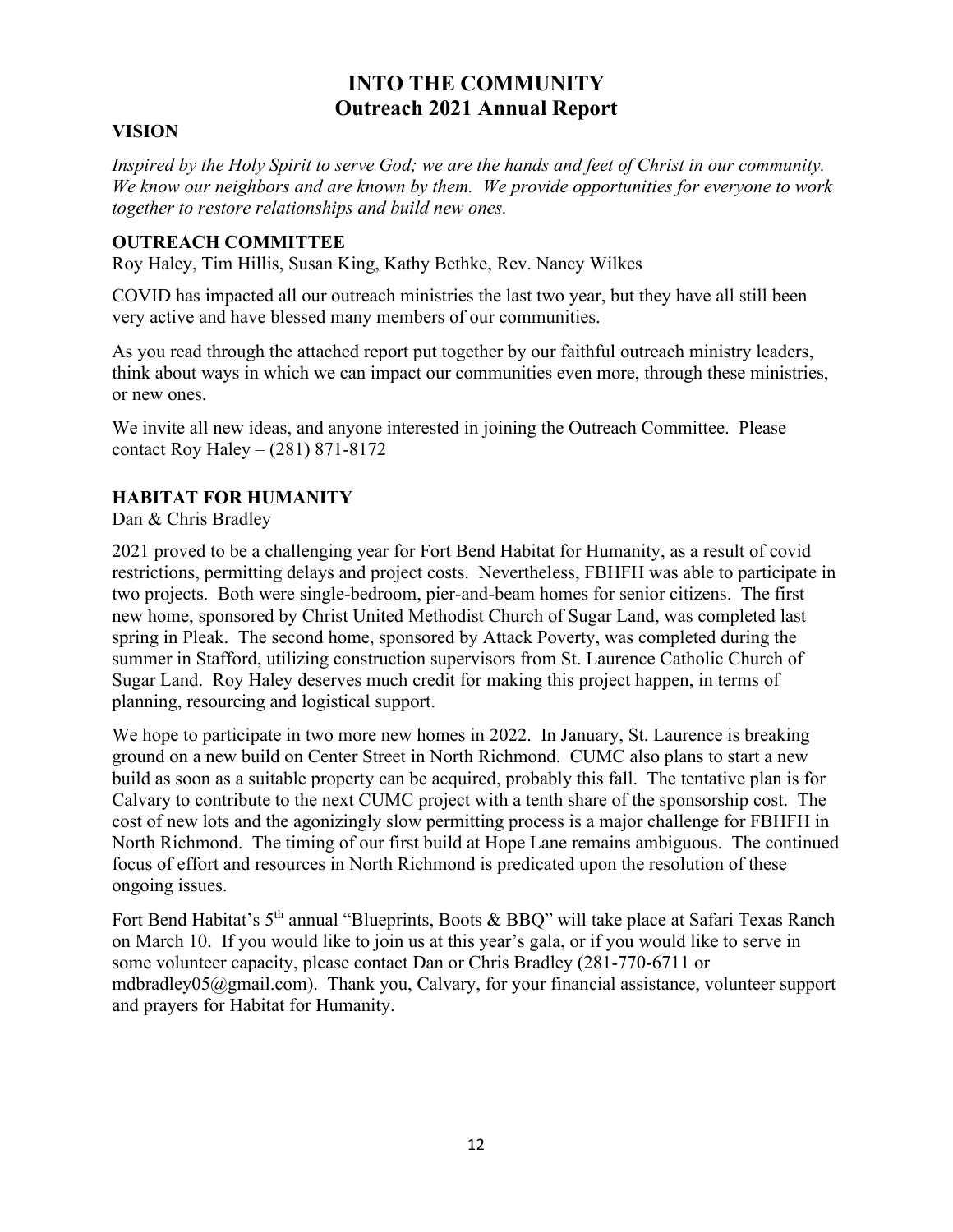## **THE PRESTON STREET COMMUNITY GARDEN REPORT 2018** Rick Lane

The Preston Street Community Garden was able to rebound after the 2021 late season freeze that decimated the citrus plantings and effected the total produced quantities of fresh produce. We did manage to harvest fifty pounds of pears and 1844 pounds of fresh vegetables that were distributed to Helping Hands and the Women's Shelter. Roughly ¾'s of the donations came from production beds with the balance donated from the 29 individual beds. In previous years 2-300 pounds of fruit were harvested off orchard plantings that are being replaced at present. Participation on the individual beds has been encouraging as we have not had vacancies. We have filled vacating gardeners from a waiting list and our budding relationship with Attack Poverty/Friends of North Richmond provided some gardeners from the targeted area. Emphasis is being placed to recruit gardeners from North Richmond and Britt Huggins with Attack Poverty has been given the lead on this project.

Garden Expansion is under way with the addition of  $\frac{1}{2}$  acre (north of garden) provided by the Henderson Wessendorf Foundation. Stumps have been removed and local business has pledged to do initial dirt work and leveling of the expansion. HW Foundation has agreed to provide fencing for the addition. Bids are being solicited. 1st Baptist Church of Richmond has agreed to continue their participation through 2022 with the same offering as in years past (\$1000). They have several volunteers that are core participants in garden activities. Calvary volunteers continue to contribute significant energy as well.

Community participation for workday weekends has been a highlight of garden activity. One weekend in the fall had nearly fifty people show up volunteering their efforts and sweat equity towards making the garden a true community endeavor. Other work weekends were well attended by the community with the Boys Scouts, Girl Scouts and numerous other church groups participating towards a successful outcome. Two workdays are scheduled for spring. February 26th and March 5th with a rain date of March 12th for makeup. Attack Poverty has been proactive in providing volunteer groups for workdays outside of the established ones in fall and spring. With the expansion there will need to be additional similar activities. Emphasis will be placed on additional initiatives like this to keep the garden Growing in Grace as we move forward in 2022.

# **FRIENDS OF NORTH RICHMOND (Attack Poverty Location)**

Roy Haley

Calvary Episcopal Church supported Friends of North Richmond's Mission Week by providing funding for them to purchase tents, food, and other supplies for the event. We also funded the kitchen cabinets for Attack Poverty's home rebuild project in Stafford for Mr. Flores.

Friends of North Richmond hired Britt Huggins to be a Community Garden Coordinator this year to help engage with the community with the Preston Street Community Garden – see report on the garden above.

There are many ways to get involved with Friends of North Richmond or other Attack Poverty locations like Friends of North Rosenberg. Below is an overview from Friends of North Richmond.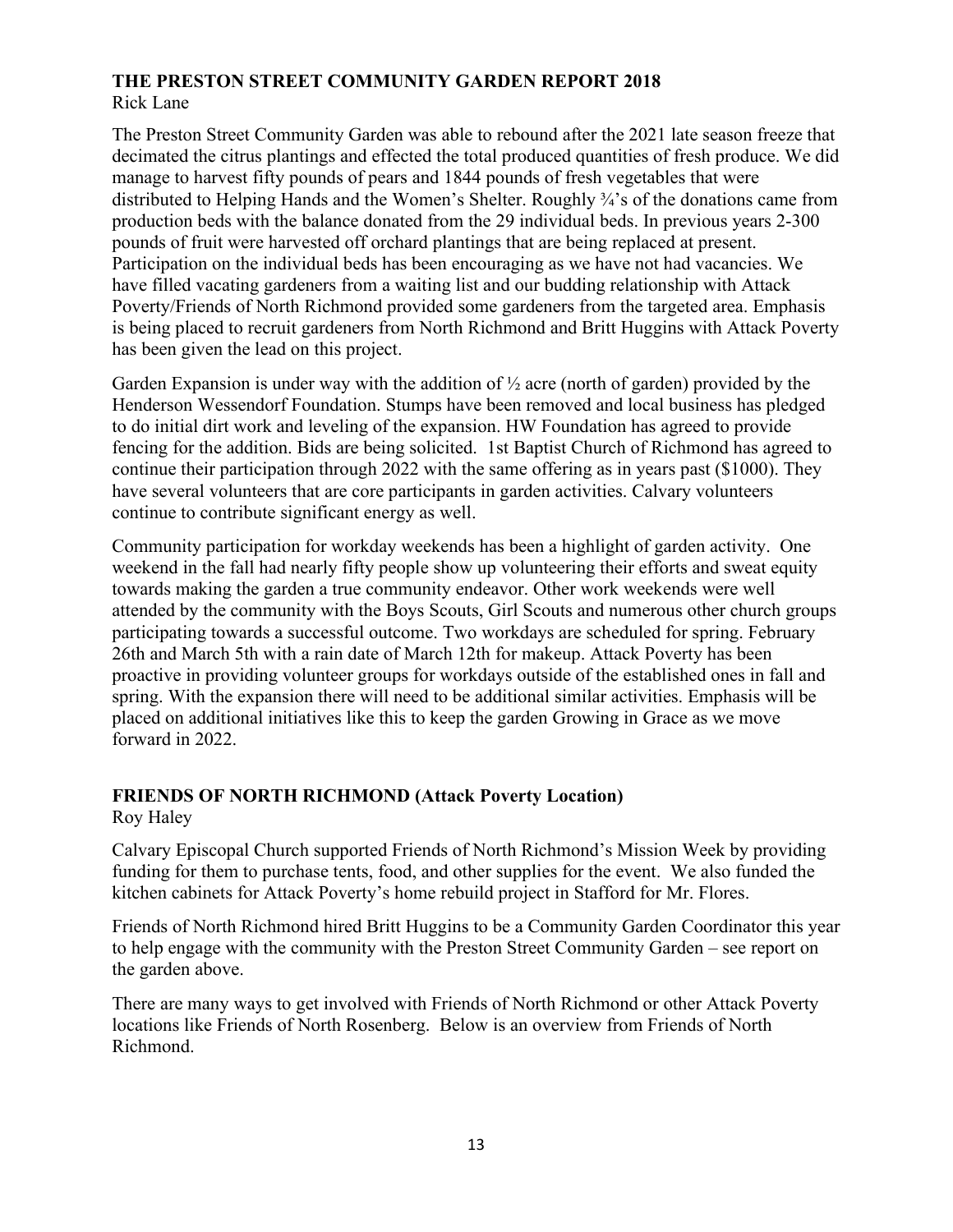**Friends of North Richmond** is a location of **Attack Poverty**. Our mission is to strengthen under-resourced communities, such as the North Richmond area, through spiritual growth, education, revitalization, and basic needs. We are making a long-term commitment to this area that requires collaborative efforts with churches, local organizations, residents, and stakeholders committed to community transformation.

## **What We Do**

Our work is HOLISTIC. We understand the connections between: a decent place to live, a living wage job, spiritual health, quality education, child care, healthy families, basic and financial literacy, and access to health care for sustainability.

The driving force behind all this is EMPOWERMENT. We are all about giving people tools to help themselves break out of the cycle of generational poverty. It's about DEVELOPMENT, not charity; DIGNITY, not shame. Believing all humans are created in the image of God, we will always promote the dignity and worth of people and families.

## **Our current community-based program include:**

- **You Can Academy** | *a state-licensed after-school program providing a safe environment for youth to develop academically, socially, & spiritually*
- **After School Learning Pods** | *Small group homework help and tutoring for elementary students at our resource center*
- **In School Student Support** *| partnering with Pink Elementary through volunteering*
- **GED Prep** | *support for individuals that seek to earn their GED certificate*
- **ESL** | *a class to empower individuals as they learn to read, write, & speak English*
- **Computer and Technology Classes** *| assist adults with basic and advanced computer and technology skills*
- **Home Repair & Community Projects** | *supporting a safe environment for North Rosenberg residents*
- **Prayer Walks** | *walking and praying with and for the North Richmond Community*
- **Community Events** *| periodic events reaching out and connecting with our neighbors*

Please contact Roy Haley (281) 871-8172 if you want to get involved with Friends of North Richmond or other Attack Poverty locations/programs.

## **HELPING HANDS**

## Lois Essells

Rosenberg-Richmond Helping Hands provides food, clothing, and short-term financial assistance to western Fort Bend County residents. In 2021, Helping Hands provided assistance to an average of 1903 individuals or 539 families per month.

Calvary assisted in Helping Hand's efforts in several ways.

- **Financially**-\$2000 budgeted funds and \$969 extra donated funds from Super Bowl of Caring.
- **Donating**-small amounts of non-perishable foods, many items of new underwear and socks during the August Drive, and loads of used clothing and linens.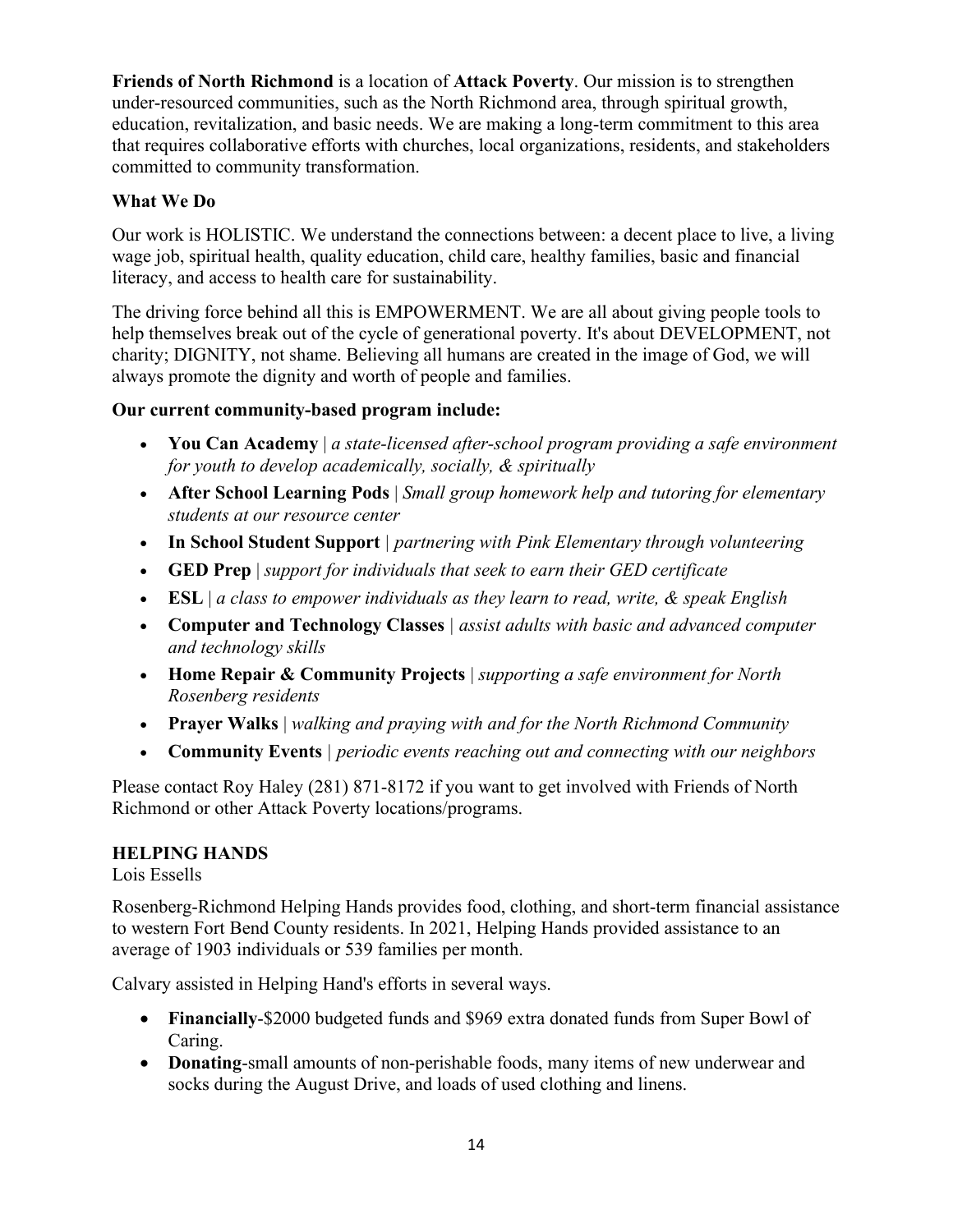- **Volunteering**-Three members of the congregation volunteer in food or clothing assistance.
- **Advertising**-Calvary's electronic sign has advertised 7 monthly food giveaways. Suzette Hillis programs the sign.

Thanks to each one who has helped in any of these efforts.

## **KAIROS**

Dave Essells

Calvary Kairos Ministry was limited this year to prayers and donations due to covid. We were able to hold a few Prayer and Share Sunday and Monday sessions with our Brothers in White (inmates) at the Carol Vance and Jester III locations. Our Calvary donations for ongoing Kairos ministries included a special donation sent to The Shirley Marie Wright Foundation. This April donation was for their Mother's Day Luncheon held for the Kairos Outside Spouses and significant others. The ladies who attended and their inmates genuinely appreciated this event held last May. Weekly Tuesday Kairos Prayer Meetings were held by Zoom which were supported by volunteers like myself and others on the Unit Advisory Committee. Calvary and Kairos decided to suspend and hold our budgeted funds until 2022 when we hope to resume at least a couple Kairos Weekends.

The members of Kairos and the Brothers in White would like to thank each of you members of Calvary for your donations, prayers and other support. The Hygiene kits and your support were really appreciated. We are looking forward to what God will do through Kairos during the rest of this new year.

## **BLOOD DRIVES**

Frank Plut

Blood drive attendance for 2021 was down from previous years which was understandable considering the Covid situation. We had a total of 92 donors contributing 106 units. This resulted in 318 lives being saved by Calvary Episcopal donors. I thank all of you for your dedication to this ministry and look forward to year 2022.

2022 will be our 15th consecutive year partnering with Gulf Regional Blood Center to host quarterly drives. Mark your calendars for the following dates. **February 6th, May 15th, August 7th, and November 6th**. I am looking forward to 2022 being a bigger year for donations and look forward to seeing you at the drives.

## **CHRISTMAS ADOPT-A-FAMILY**

Mary Ellen and Frank Plut Raymond and Debbie Pohler

The need this year was great! We broke records on the number of children and families that our Calvary Family and Friends adopted for Christmas. We provided lots of toys, games, clothing and household gifts to 150 children in 49 families. In addition, we gave age appropriate Bibles for the children to share.

Calvary Families, Boy Scouts, Girls Scouts and Cub Scouts all brought joy to the children in our local neighborhoods. This year Wholesome Foods of Sugar Land was our on corporate adopter. With the help of generous financial donations and toys from our school, Calvary Episcopal Prep, we were able fully adopt all families.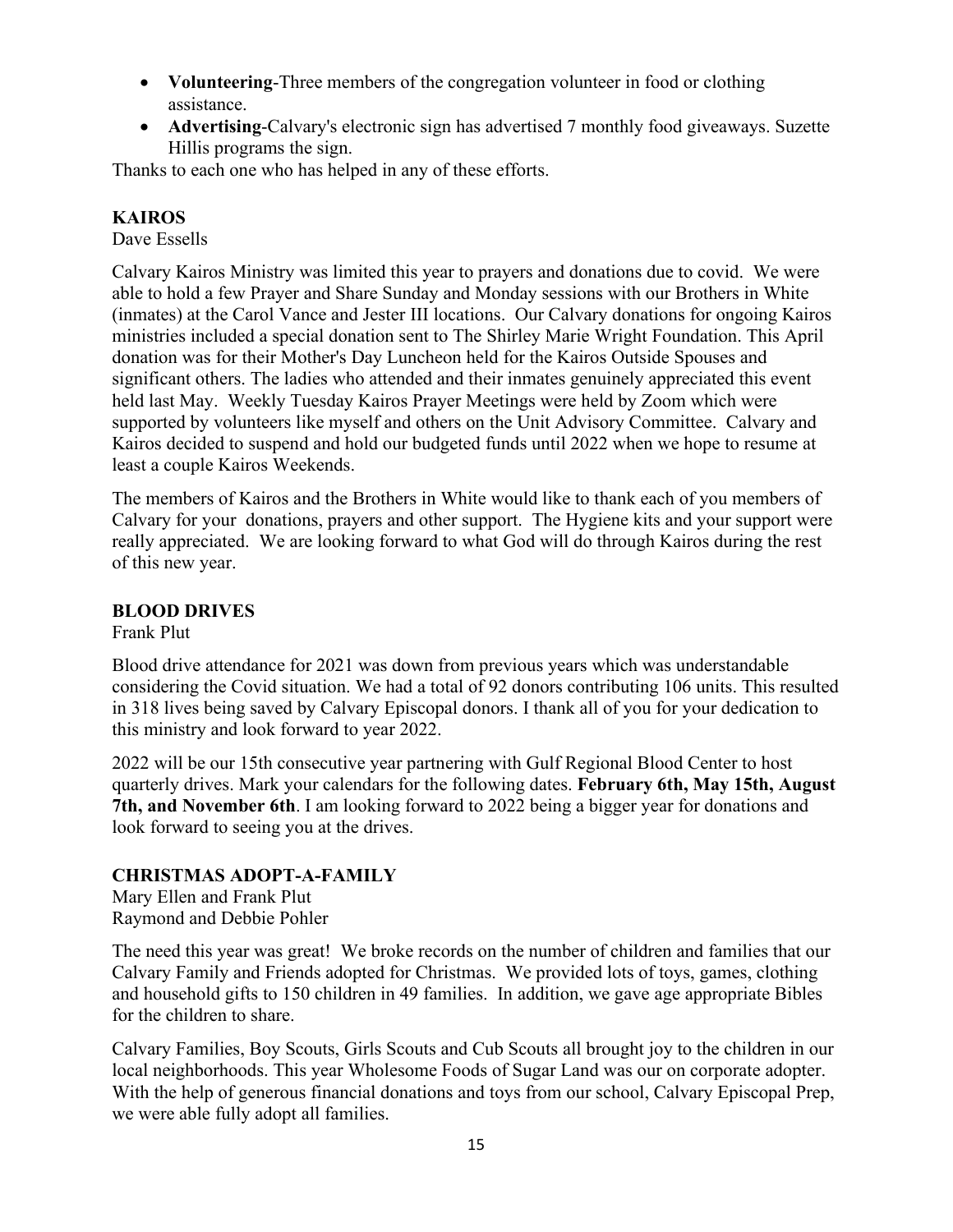The stories we hear, tell us that not only are we blessed but we truly receive much more than we give. The smiles and hugs from the children is all that one could want – a truly special and Merry Christmas.

#### **THANKSGIVING FEAST** Bill Daw

After a year's hiatus, we were able to put together a somewhat smaller, but just as effective, version of the Thanksgiving Feast. We were able to prepare and serve approximately 650 meals to at-need families and seniors in and around the Richmond/Rosenberg area. The people served came from the Fort Bend "Meals on Wheels" organization, local elementary and secondar schools, and a senior living facility. Covid restrictions may have somewhat lessened our numbers, but it did nothing to alter the enthusiastic pursuit of our mission to give thanks on Thanksgiving by providing meals to hungry Fort Bend seniors and families.

There were significant changes made based upon Covid protocols as well as simple logistical concerns. For instance, in the past, we had encouraged parishioners to cook turkeys and bring them sliced on Thanksgiving morning for the creation of the meals that were ultimately delivered. This year, we instead asked that parishioners donate/purchase already cooked turkeys; and contracted with a local restaurant, Clancy's, to have them cook and package all the needed turkeys. We picked the turkeys up from Clancy's on Thanksgiving morning. Our parishioners were more than generous, and well before Thanksgiving, had purchased all the turkeys needed. It proved to be a very efficient way of creating a safer and more efficient environment in terms of preparing the meals.

As is always the case, we had more than sufficient volunteers for the creation of the meals and delivery of the meals. While there were a few "glitches" and meals that were not ultimately delivered for a variety of reasons, overall, the outreach program was a success.

In the future, we are anticipating putting together a more robust committee that will involve marketing, (both from a location of families in need as well as volunteer perspective), food preparation (currently supervised by John Lyons), creating of maps for delivery, and clean up.

## **KID'S HOPE**

Chris Bradley

Over the past 7 years, Calvary has partnered with Jane Long Elementary School through the Kids Hope program, to mentor at-risk children. Jane Long's campus, which had been closed to visitors for a year and a half due to COVID-19 restrictions, reopened this fall. Four experienced mentors have resumed on-campus sessions with their students and two new mentors are finishing the last of the required training before they are assigned students.

Jane Long has more students they would like to match with mentors. If you are interested in mentoring an elementary student, please contact Chris Bradley.

## **LAUNDRY LOVE**

Rev. Nancy Wilkes, Deacon

The Laundry Love Initiative began about eighteen years ago in Ventura, California with a mission to wash the clothes and bedding of individuals and/or families living in poverty. There are now Laundry Love locations throughout the United States. You can read more about the initiative at www.laundrylove.org.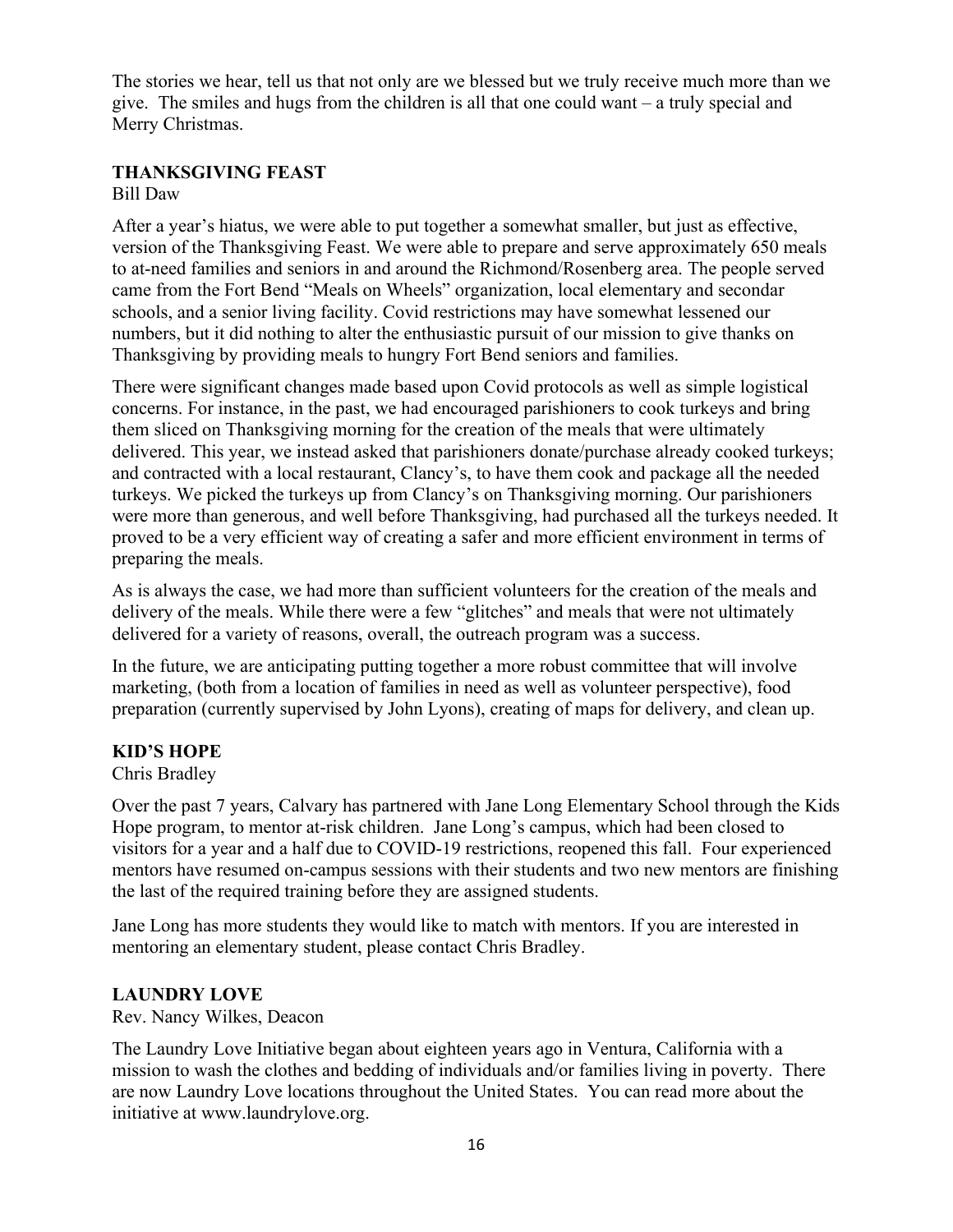Laundry Love seeks to bring economic relief by giving the individual or family the option to redirect funds toward food, medical, gas or transportation costs or other everyday necessities. From the infant to the aged, and across a broad spectrum of ethnicity, culture and personal story, Laundry Love strives to nurture the well-being of each person through intentional networking and friendship.

Due to the COVID virus, the Calvary Laundry Love ministry was not active the first quarter of 2021. However, in April through December, we helped 145 families by washing and drying 986 loads of clothes and bedding. Donations of quarters by the congregation and the volunteers who help on laundry day, make this ministry possible.

*Serve wholeheartedly as if you were serving the Lord, not men. (Eph. 6:7)*

## **ACTION TEAM**

Roy Haley

The Calvary Action Team was formed to help our parishioners, their families, and members of our community who are in need of assistance with minor home repair or clean up. This ministry has not been active since COVID and is in need of new leadership and members.

We did donate some funding to Calvary High School students for their trip to Peru. The kids helped on the Flores project (see Habitat for Humanity section of this report) by painting and picking up the debris in the yard.

## **FAMILY PROMISE**

Roy Haley and Tim Hillis

Family Promise provides meals and temporary shelter to homeless families by partnering with local churches. Through this partnership Calvary provided 50 meals for 12 families for a week in 2021.

Family Promise has asked Calvary to provide meals for families once a week per quarter in 2022. Below are the weeks we are assigned to provide meals this year:

March 6 - March 12 June 26 - July 2 September 11 - September 17

November 27 - December 3

We are looking for folks who would be able to help with this ministry. Please call Roy Haley if you are interested (281-871-8172).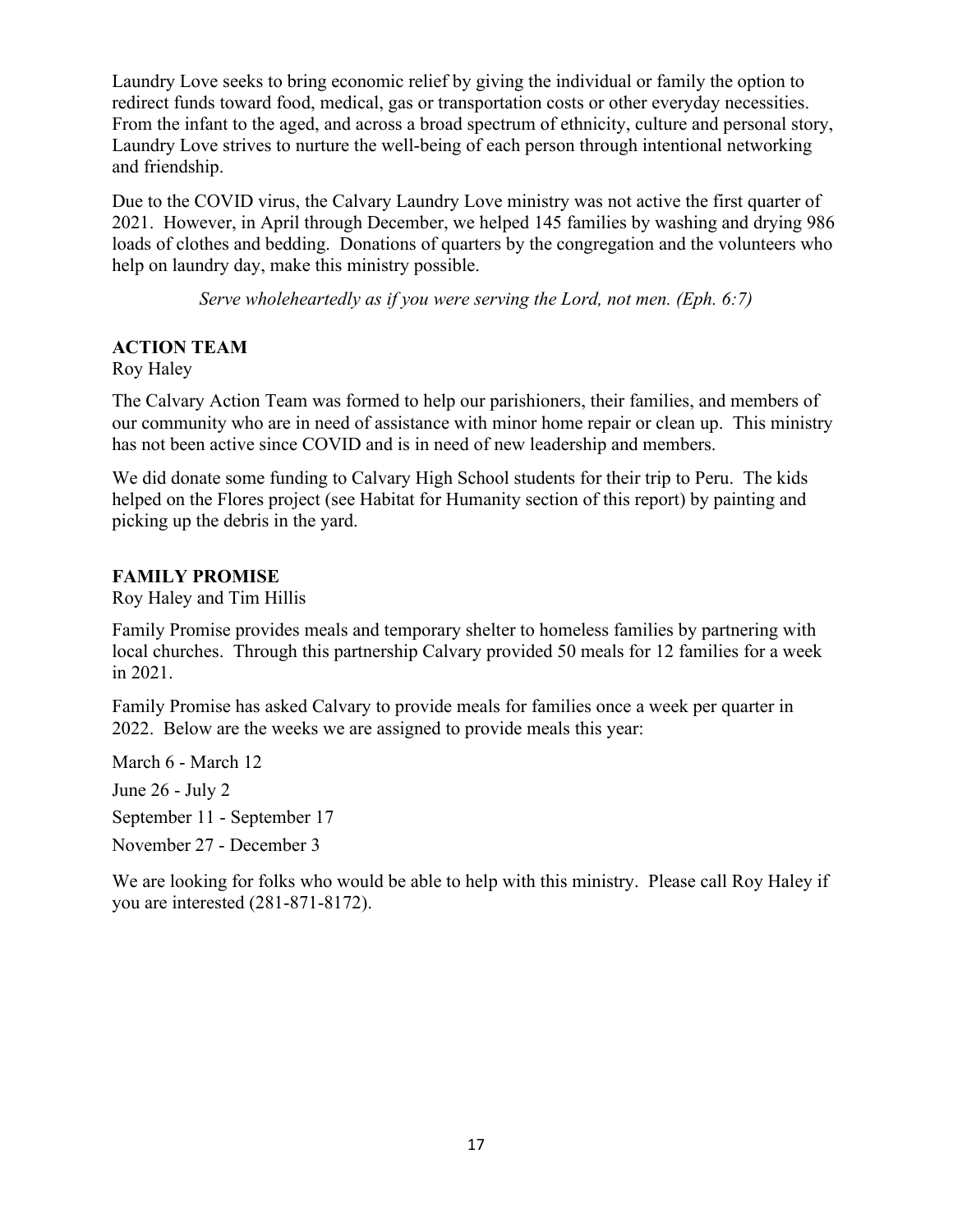## **Calvary Episcopal Church Foundation, Inc.**

Report for Annual Meeting January 23, 2022

The CECF serves as means by which parishioners may financially support the Church now and in the future to meet needs that cannot be met by the operating budget alone, and to provide additional support to the many outreach projects this Parish undertakes. Since receiving our nonprofit status from the IRS in July of 2014, we have enjoyed our sixth full year as a functional organization, with a website presence on the Calvary church website [\(www.calvaryrichmond.org/foundation](http://www.calvaryrichmond.org/foundation) ) and promotional brochures.

**Current asset value** of the Foundation at close of business Dec 31, 2021:

| <b>Edward Jones Advisory Solutions Fund</b> |              |              | $$183,857.98$ of which $$100,000$ is corpus. |
|---------------------------------------------|--------------|--------------|----------------------------------------------|
| Edward Jones Money Market                   |              | \$56,499.34  |                                              |
|                                             | <b>TOTAL</b> | \$240,357.32 |                                              |

#### **Grants Given:**

\$4645 From Heritage Fund for new altar candelabras and liturgical seasonal banners.

**Total \$4745**

#### **Designated Gifts Dispersed:**

|                  | \$15,000              | From Heritage Fund- a designated gift for the Jesus Window<br>Restoration $-$ as part of the larger stained glass restoration project. |
|------------------|-----------------------|----------------------------------------------------------------------------------------------------------------------------------------|
| \$512            |                       | From Youth and Spiritual Formation – from a larger \$7500<br>designated gift for Camp Allen Scholarships                               |
|                  | <b>Total \$15,512</b> |                                                                                                                                        |
| <b>Deposits:</b> | \$32,503              | Memorials Gifts and Columbarium payments                                                                                               |
| <b>Expenses:</b> | \$591.94              | Administration and tax return                                                                                                          |

**Board of Directors for 2021:** Betsy Zanghi, Clayton Cooley, Lisa Lemkowitz, Kathy Bethe, Dennis Gorka, and Ron Best. Clayton Cooley was unable to fulfill the 3<sup>rd</sup> year of his term, and Charlie King has been approved by the Vestry to serve the remaining year of Clayton's year. Charlie will be eligible to serve 2 additional 3-year terms. Dennis and Lisa have completed their first 3-year term and are eligible to serve another full 3-year term.

#### **Election of Directors:**

The following have been nominated to fill the 2 vacancies – each term is for three years: Dennis Gorka Lisa Lemkowitz

Respectfully submitted, Betsy Zanghi – President 2021

*Supporting Calvary Episcopal Church, its ministries and the community it serves*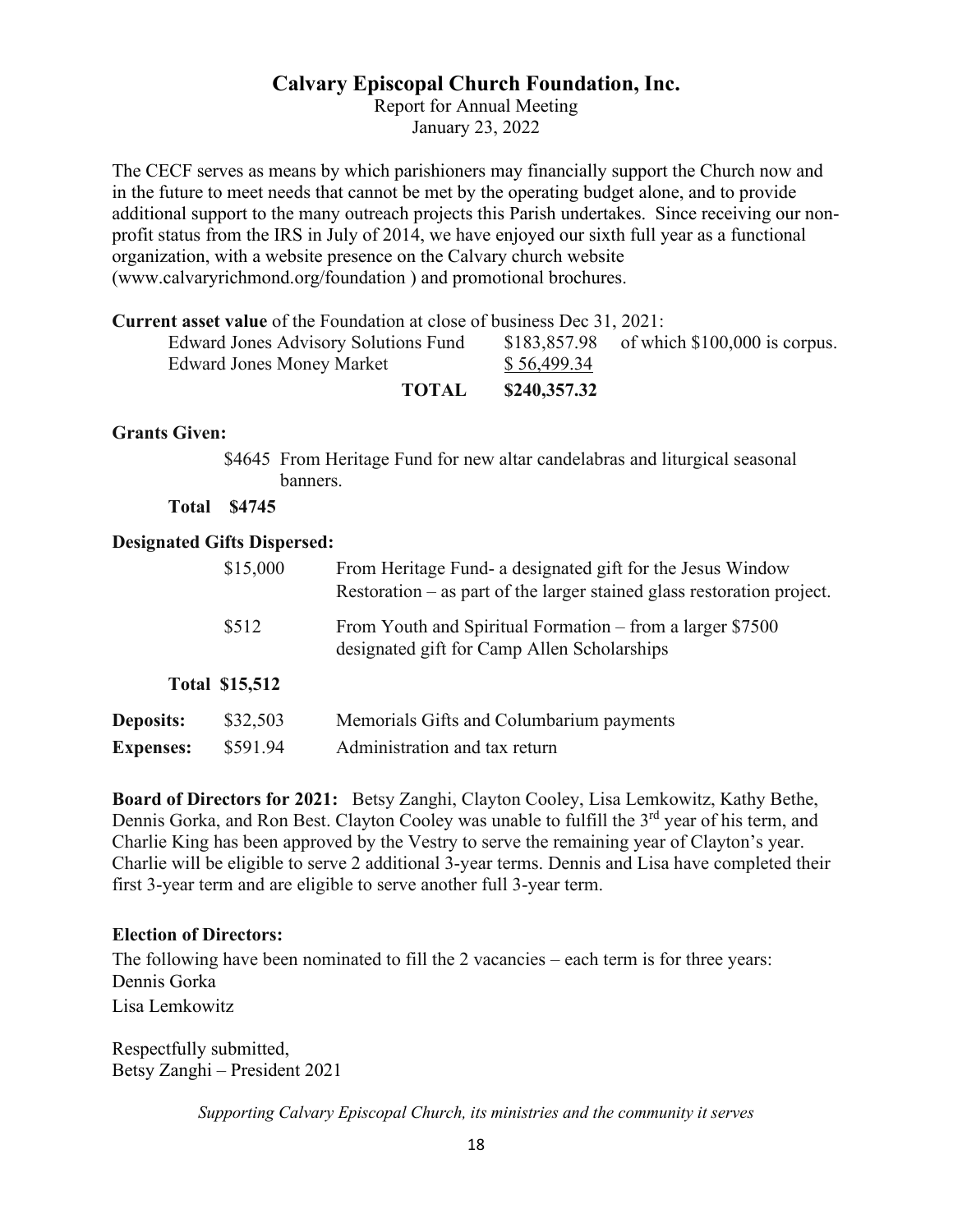# **Calvary Episcopal Preparatory Annual Parish Meeting A Report on the 2020-2021 School Year January 23, 2022**

On behalf of our board, teachers and students, the following report to the church outlines some of the many accomplishments of Calvary Episcopal Preparatory during the 2020-2021 school year. The school community extends sincere thanks to Calvary church members who served on the School Board for their dedication to our students: **John Anderson, Bill Burelsmith, Steven Cherry, Mark Fisler, Kathy Haley, Jeff McClellan, Frank Plut, Joe Robinson, and Father Ralph Morgan.** 

Calvary Episcopal Preparatory enjoyed a year of many successes that includes academic and the arts, character and faith development and service to others. Credit for these successes can be shared by many: our school board, our faculty, and staff, our many parent volunteers, the Calvary Episcopal Church community and most importantly, our outstanding students.

The 2020-2021 school year showed, more than ever before, the dedication, passion, and loyalty our teachers have to Calvary. When we welcomed back students in August of 2020, it was the first time we had students on campus since before COVID-19 closed school in March. Juggling between increased sanitation, temperature checks, virtual learning and in-person learning was no small feat. We feel eternally grateful for God's guidance and safety during this time! Along with COVID-19, we also prepared for a hurricane that didn't come and embarked on the worst freeze since the 1800s. But in the traditional Calvary way, we were able to continue with face-to-face instruction and virtual instruction for families whose children needed to stay at home, while maintaining minimal interruptions.

- Our school welcomes and embraces a diverse student population with 48% of our students coming from various ethnic and economic backgrounds. This includes our growing international population, including students from Vietnam, China, and Nigeria.
- Service to others is an important aspect of our school. Every grade and student participated in Service Learning, and at least one project for the year.
- Matriculation chapel welcomed 60 new Crusaders to our school in the fall of 2020.
- The middle school one-act play, *I Never Saw Another Butterfly*, won PSIA district and went on to be named One-Act Play State Winners. Calvary also earned Best Actress, 4 All Star Casts and 2 Honorable Mentions and a Tech Award for lighting.
- Calvary Thespian students competed at the Virtual State Thespian Festival and attended virtual workshops. Although students, would prefer to be in-person for these events they worked hard and enjoyed their lessons. Calvary was pleased to announce that for the fourth straight year in a row, CEP was represented at the Virtual National Thespian Festival competition by Stacey Smith and her monologues "Jamie" from *Between Mars and Me* and "Sandra" from *What the Well-Dressed Girl is Wearing*.
- After cancelling the 2019 annual spring musical, *The Little Mermaid, Jr.,* was able to make its grand appearance.
- Two Middle School students qualified for the Houston Area Private School Honor Band.
- $\bullet$  5<sup>th</sup> grade students won the Wyland National Mural Contest. With their conservation themed mural based on our local Brazos River design, they took the prize for their age category and the mural is now on display at Long Acres Ranch.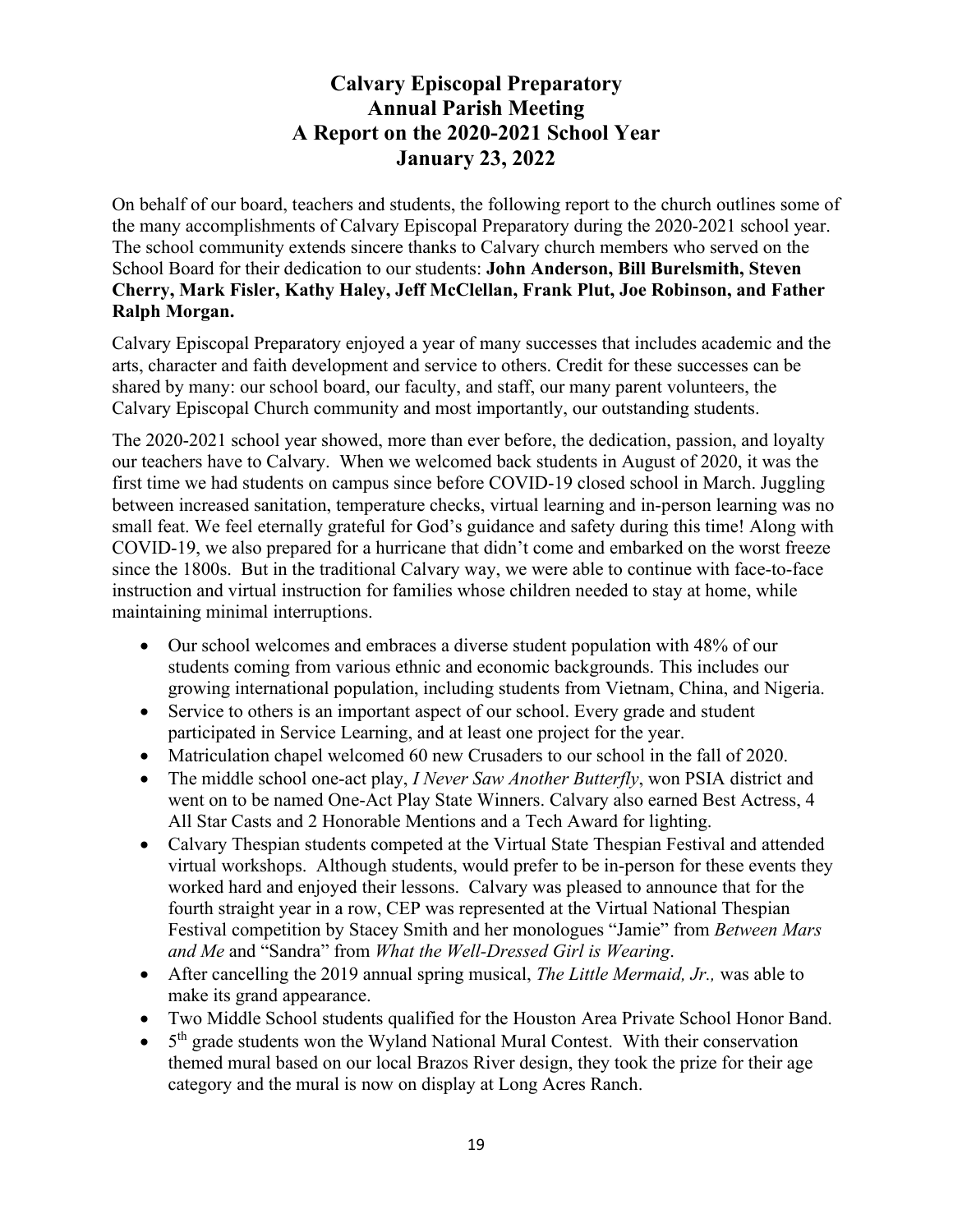- 56% of  $8<sup>th</sup>$ ,  $9<sup>th</sup>$  and  $10<sup>th</sup>$  grade students placed above the 90% in one or more area on their PSAT tests.
- 57% of Calvary  $3^{rd} 6^{th}$  grade students scored 95% higher than their peers in at least one subject on their nationally normed tests.
- Sports and Athletics were minimized due to COVID this year and used the time to build our athletic teams for competition in 2021-2022.
- Archery was one of our more active sports earning  $2<sup>nd</sup>$  in State for Elementary Girls and 1<sup>st,</sup> and 2<sup>nd</sup> place in 3D Archery for Elementary Girls
- COVID quickly showed us the need for technology updates. During the summer of 2020, there were several technology upgrades including student issued iPads for Kinder -8<sup>th</sup> grade students and MacBook pros for all our faculty, server updates, and Wi-Fi wireless access points added.
- We had six students earn over 500 Accelerated Reader points, all earning the right to paint their favorite book cover on a ceiling tile in the library. If you haven't seen this artwork – check it out!
- Calvary earned one gold medal, and two silver medals in Scholastic Writing Competition.
- In the Scholastic Art Competition Calvary earned one silver medal and one honorable mention.
- Our Annual Golf Tournament, with the continued support of many CEC participants, profited just under \$50,000. \$30,000 of which went directly to student scholarships.
- Implemented Calvary C.O.R.E. (Crusaders Observing Rules for Excellence)
- Launched -ology days for  $3<sup>rd</sup> 5<sup>th</sup>$  grade students. Allowing students to experience different -ologies monthly through a fun, creative hands-on learning approach and a partnership with Long Acres Ranch.
- The Calvary PTO hosted a virtual gala with families hosting celebration events. We want to thank the church members for their support and participation in our auctions! This year's CPTO gala grossed \$120,000.

Calvary Episcopal Preparatory understands how important it is for parish schools to enjoy a positive relationship with the sponsoring church. CEP would like to sincerely thank Calvary Episcopal Church for their continued support and enthusiasm.

# **Annual Stewardship Report**

*Every good and perfect gift is from above, coming down from the Father of the heavenly lights, who does not change life shifting shadows.* James 1:17

Every perfect gift! Our annual stewardship campaign invited us to consider what, from the bountiful gifts we receive, can we return to God and the furtherance of his kingdom. In Calvary fashion, we enjoyed our stewardship dinner and celebration with dinner at the Swinging Door, with inspirational remarks from The Rev. Patrick Miller.

Many thanks to our chairs David and Zahra Cook, and to the staff for their logistical support for mailings etc.

|                               | 2022 Pledge | 2021 Pledge | 2020 Pledge | 2022 New Pledges |
|-------------------------------|-------------|-------------|-------------|------------------|
| <b>General Fund</b>           | \$507,096   | \$421,368   | \$509,796   | \$56,830         |
| <b>Number of family units</b> | .04         |             | 15          |                  |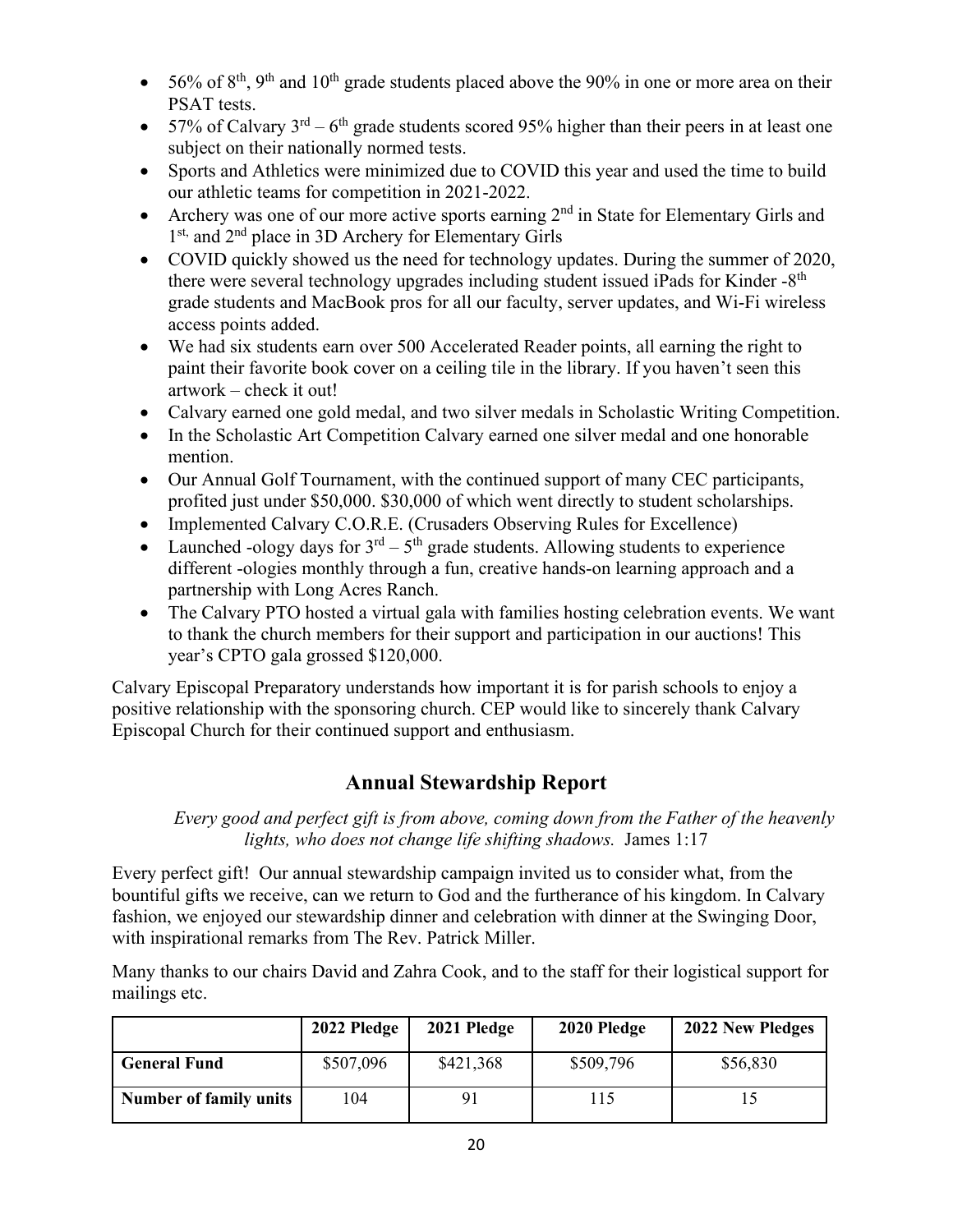# **Newcomer Notes And More… 2021 -- Year in Review Anne Scarborough - Calvary Newcomer Coordinator**

Looking back over 2021, we had "return to church excitement" amidst continued Covid concerns. We began the year with our reservation system in place, spaced out seating and cleaning protocols following our early service. We streamed most services for those still watching from home.

I have almost completed ten years as Calvary's Newcomer Coordinator. I am still excited to share Calvary with visitors who now can come through our doors or connect with us online. As the Covid case lowered, we were able to begin to return to a more 'normal' Calvary.

- On March 7, we had a Welcome Rite and Luncheon for those who had joined in 2020-21. We recognized 12 families.
- Nametags returned in April 2021. We appreciate everyone's effort to wear their nametags, as this helps newcomers feel more comfortable.
- On May 23, we returned to celebrating Pentecost with our celebration, picnic and Waterslides. The service and lunch were served inside in the Family Life Center, with games outside. We had a great turnout and the weather held off for us.
- As we looked forward to Bishop Ryan coming on June 27, a confirmation class was held for 9 participants on four Sundays. Thank you to Reb Scarborough and Fr Ralph.
- As summer approached, we planned two very popular social events Calvary Night at the Skeeters and Calvary Game Night and Potluck supper. We had a great turnout for both events.
- In late August we had a very successful Rally Day celebrating and showcasing 40 ministries. We had 6 new ministries and lots of new sign ups. We welcomed our new Handbell Choir and the restarting of our Foyer Groups.
- The Bread Ministry returned in August. Did you realize that besides giving visitors jam, homemade bread is delivered to those who visit Calvary? Thank you to Shirley Tijerina and Teri Mason who head up those ministries.
- Breakfast (following the first service) and Cookie Time (following the second service) returned in September. The Scouts are serving breakfast (egg tacos) on the first Sunday and the Youth have volunteered to make pancakes the third Sunday. In addition, Mary Lane is in charge overall of breakfast, and she could always use some more volunteers to get that fresh fruit, etc., put out on Sundays.
- We hosted a Welcome Party at the Morgan's on November 7, for New Members and those who had been visiting. The vestry assisted in hosting and Kay Hardee held babysitting at church.
- On December 12, we decorated lots of sugar cookies to serve at the Band Reception that evening. We were excited to host the Rosenberg Symphonic Band, the CEP school band and the debut of our very own Hand Bell Choir. The music was great, and we had a wonderful turnout, with many people coming from the community. Thank you to the Cookie Decorating helpers and the Reception helpers.

**Finally the STATS!** Since January 1, 2021:

We collected greeter cards or information on 45 visitors. 18 Families/singles joined Calvary (including all ages – 41 people)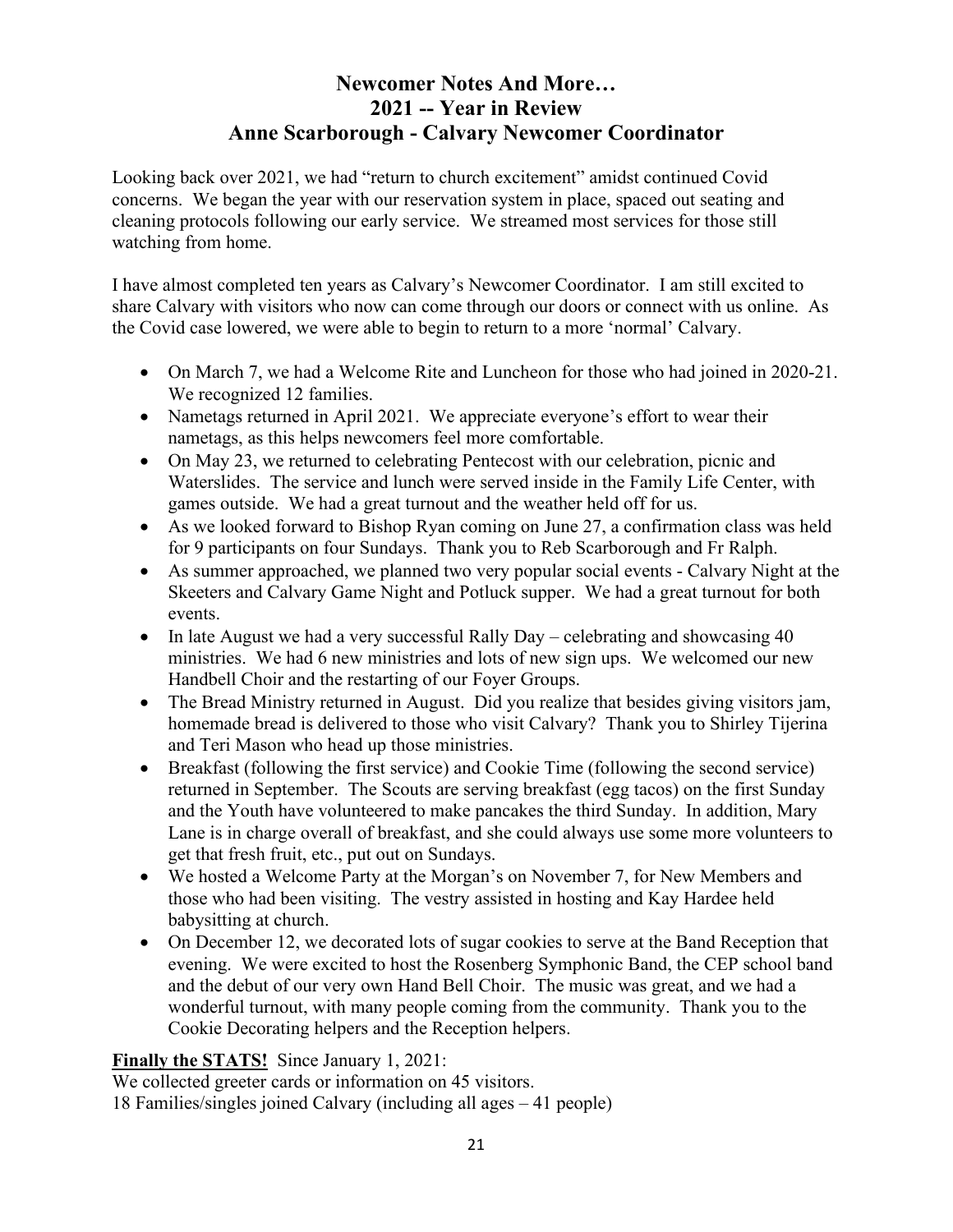#### **Sharing our Services on-line:**

In the beginning of 2021, we were averaging 140 views per week online. As the year went on and more people came back to church, the views went down to an average of 25 per service per week. Most funerals were broadcast live and many people across the country appreciated that service.

#### **Welcome 2021 New Members**

John and Paula Badora Mac & Anne Bennett Carl & Melody Cartledge Randell & Jamie Dukeminier Bob & Christi Dunn (Emily & Nick) Ross & Gina Elkins Patrick & Amy Ernst (Audrey & Edith) Priscilla Forkner Amy Gresham (Colby Schulz)

Elliot Janota Cynthia and Rudy Lara Sonia & Tremon McGrath James & Meagan Milford (Harrison, Mamie, Frances) Aubrey & Pat Mires Terri Morgan David & Anna Qian (Rachel & Ethan) Duncan & Nancy Reid Stephanie Schwing

## **2021 Annual Report AV Ministry**

The AV Ministry Team at Calvary Episcopal Church supports and operates the audio and visual (A/V) systems and associated equipment during services and events at Calvary.

The primary focus of the AV Ministry in 2021 was threefold,

- get all the systems working,
- establish standard processes and procedures, and
- train as many as possible to operate the various functions.

We were successful in all three areas.

The need for live streaming challenged the team to produce consistent, high-quality videos (YouTube) of our Weekend Services, Weddings, Funerals, and special events. Through this effort we were also able to help the Choir, POGS, Priests and Lay Readers provide improved sound and video. One decision that helped a lot was to leave microphones, cables and music stands set up from week to week. A major project this year was to clean up the choir area as much as possible reducing the number of cables that are exposed and eliminate the large floor monitors. We replaced them with in-ear monitors. This action also improved the overall sound in the sanctuary.

We look forward to 2022 as more folks are being trained in the AV ministry. We plan on continuing to look for ways to improve the sound and adding an additional camera to enhance the worship experience both in person and online.

Respectfully submitted, Reb Scarborough AV Ministry Team Leader January 2022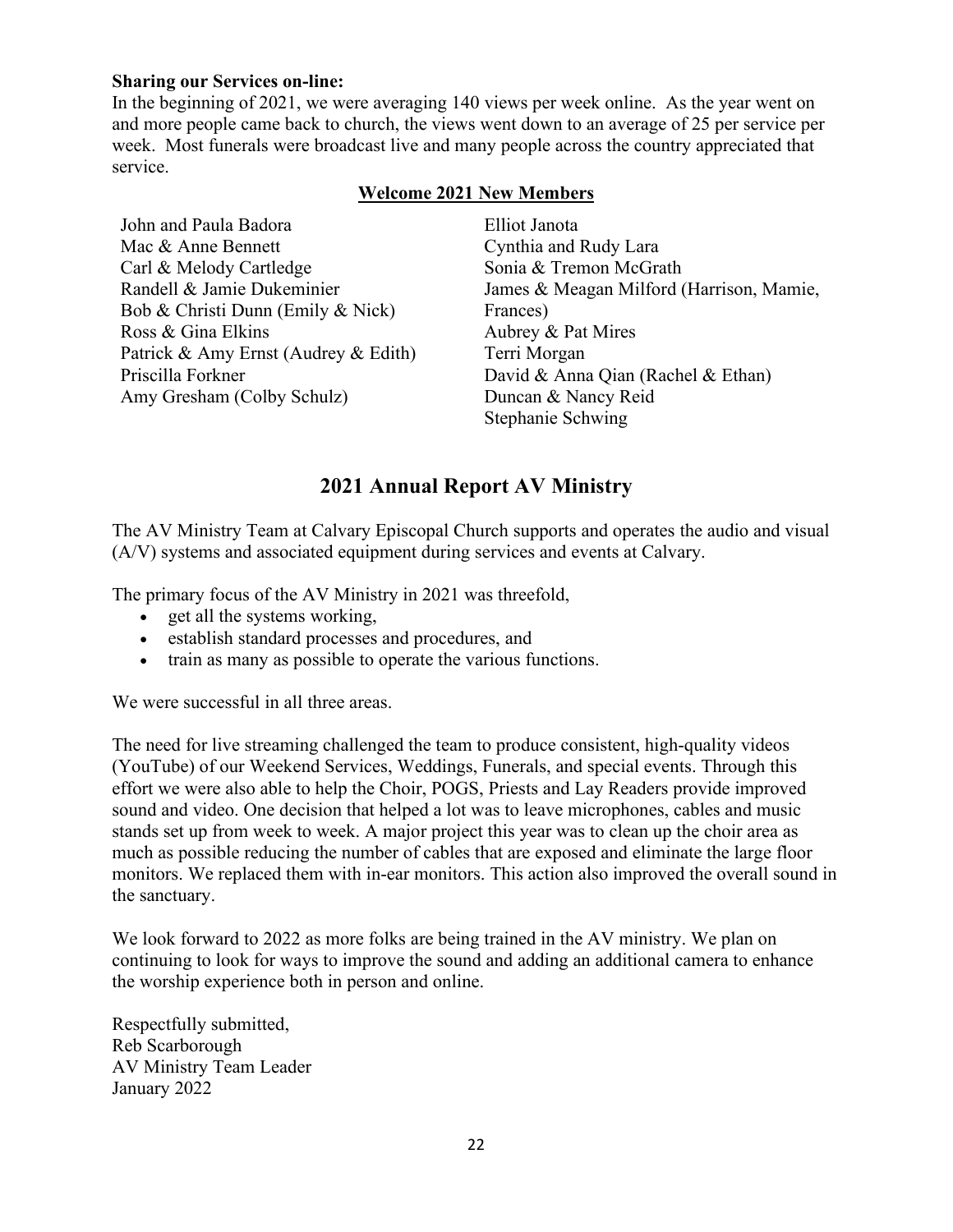# **Lay Reader Ministry Report For 2021**

We currently have 14 active Lay Eucharistic Ministers in the rotation. 11 are licensed and 3 have licenses pending. There are 17 active Lectors. There is one Lay Reader who has chosen not to attend church in-person currently due to the Pandemic.

Respectfully submitted, Wendy Doherty

# **Pastoral Care Team 2021 The Reverend Nancy Wilkes, Deacon**

The Care Team planned and facilitated a Service of Light and Hope the first Sunday of Advent and provided an Angel Tree. Anyone in the congregation, who wished to do so, could write the name(s) of departed loved ones on an angel and place it on the tree.

Card Ministry - During the year 137 greeting cards of Get Well Wishes, Thinking of You and Sympathy Cards were sent. Birthday Cards were also sent to all members.

The *Journeying through Grief* booklet program was available to eight participants this past year.

The Prayer Shawl Ministry continues to provide shawls to our clergy.

On Rally Day a number of parishioners signed up to assist the Care Team as we continue to provide meals to those recovering from illness or surgery, and to provide transportation for medical appointments. Not counted are the many phone calls or visits made to shut-ins, or those recovering at home or at facilities, which are made by the Calvary Care Team.

# **Children's Ministry Annual Meeting Report**

#### **Nursery is for ages birth thru Pre-school from 7:45a.m.-12:00 on Sundays or at other necessary times**

Our Nursery has had a facelift. We have new flooring, rugs, table and chairs and other upgrades to make for a welcoming environment for our youngest members. Our caregivers are trained and screened and up to date on their Safeguarding God's Children Credentials. They have been furnishedwith Calvary Logo T-shirts and name tags to help parishioners identify them as our nursery workers.

Extra safety measures have been put in place. We are now locking the outside doors at 10:45 to the Austin Street entrance during the 10:30 service to limit access street access and provide more safety forour children. We have new sign in sheets and info sheets for parents to fill out when dropping their children off in the nursery. The Vestry Person of the Day is checking in on the nursery often and providing the workers with cell numbers to reach them in case of an emergency or concern that needs immediate attention.

## **Children's Chapel during the Sunday 10:30 service for children Pre-K thru 5th Grade**

Children's chapel resumed in September of 2021. We are meeting in the Conference Room after processing in from the Church during the" Gloria". Our curriculum is "Creative Ideas for Children'sWorship" Year A B & C. It follows the Liturgical Calendar of the Episcopal Church, and the lessons revolve around the Gospel chosen for that week.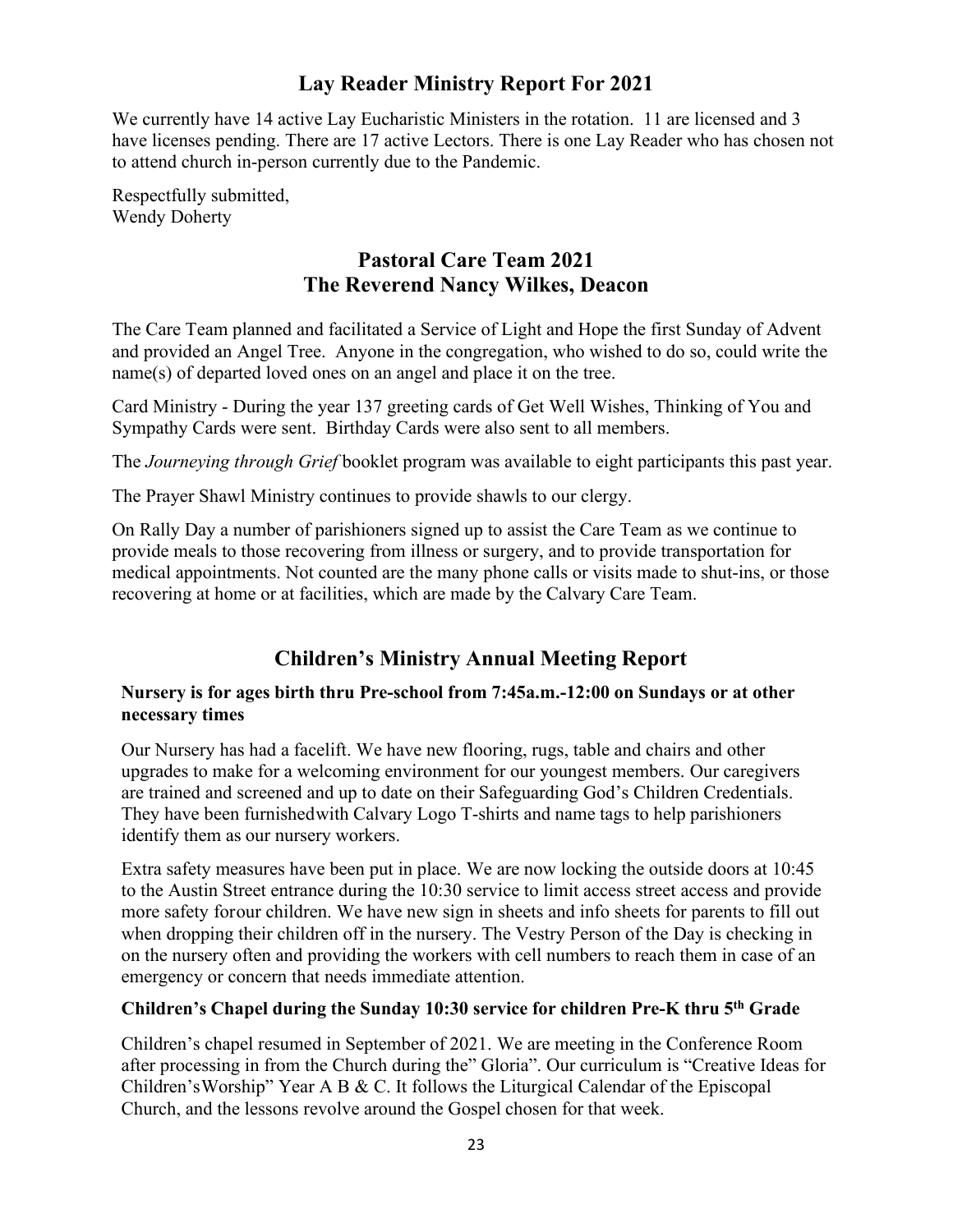Our Chapel area is complete with an Alter, Cross and Candles. The children seem to appreciate having their own place to worship and learn about Jesus. We collect a weekly offering that the children enjoytaking turns presenting to the Alter in the church during the Offertory.

## **Children Sunday School is held Sundays between the 8:00-10:30 services for children Pre-K thru 5th Grade**

Sunday School resumed "In Person" in September and is being guided by capable volunteers committedto Christian Education for their own children and the Calvary family as well. Prayer is an integral part ofour Sunday School Program as well as having fun and fellowships while completing related crafts.

During Advent our families participated in activities on various Sundays such as Advent Wreath decorating, Cookie Decorating, and making ornaments and preparing for our Christmas Eve Live NativityScene.

On Christmas Eve we had help from three of our JR. High group, musically accompanying with keyboard,voice, and sign language the congregation that gathered outside to watch our scene develop. We had Mary and Joseph, a real live Baby Jesus, Shepherd, Lambs, Wisemen and Angels **GALORE.** Many of our cast were out with COVID but over 20 showed up for a wonderful display.

# **EYC (Episcopal Youth Community) Annual Report**

EYC had many fun-filled activities in 2021. Our average attendance for 2021 was 10 youth, meeting every other Sunday. The Youth collected \$971 for Souper Bowl of Caring. In January the 12 youth and four leaders went to Brazos State Park for an overnight camping trip. Throughout the year the youth went roller skating, a mall scavenger hunt, two different concerts, took on the challenge of an Escape Room, and stayed at a beach house for two nights.

The youth group was involved in several volunteer activities such as collecting supplies and volunteering for the Rosenberg Animal Shelter. In September, Louisiana was hit by hurricane IDA and the youth collected supplies and then volunteered at the distribution center as goods were packed up to go to Louisiana. On the third Sunday of every month, you can find the youth group in the kitchen preparing breakfast (pancakes, sausages, bacon) for the church members.

We are delighted to welcome Will McClellan to the EYC leadership team. If you have any questions about Calvary's Youth Group (EYC) please contact Suzette Hillis at 281-342-2147 or [shillis@ces-richmond.org.](mailto:shillis@ces-richmond.org)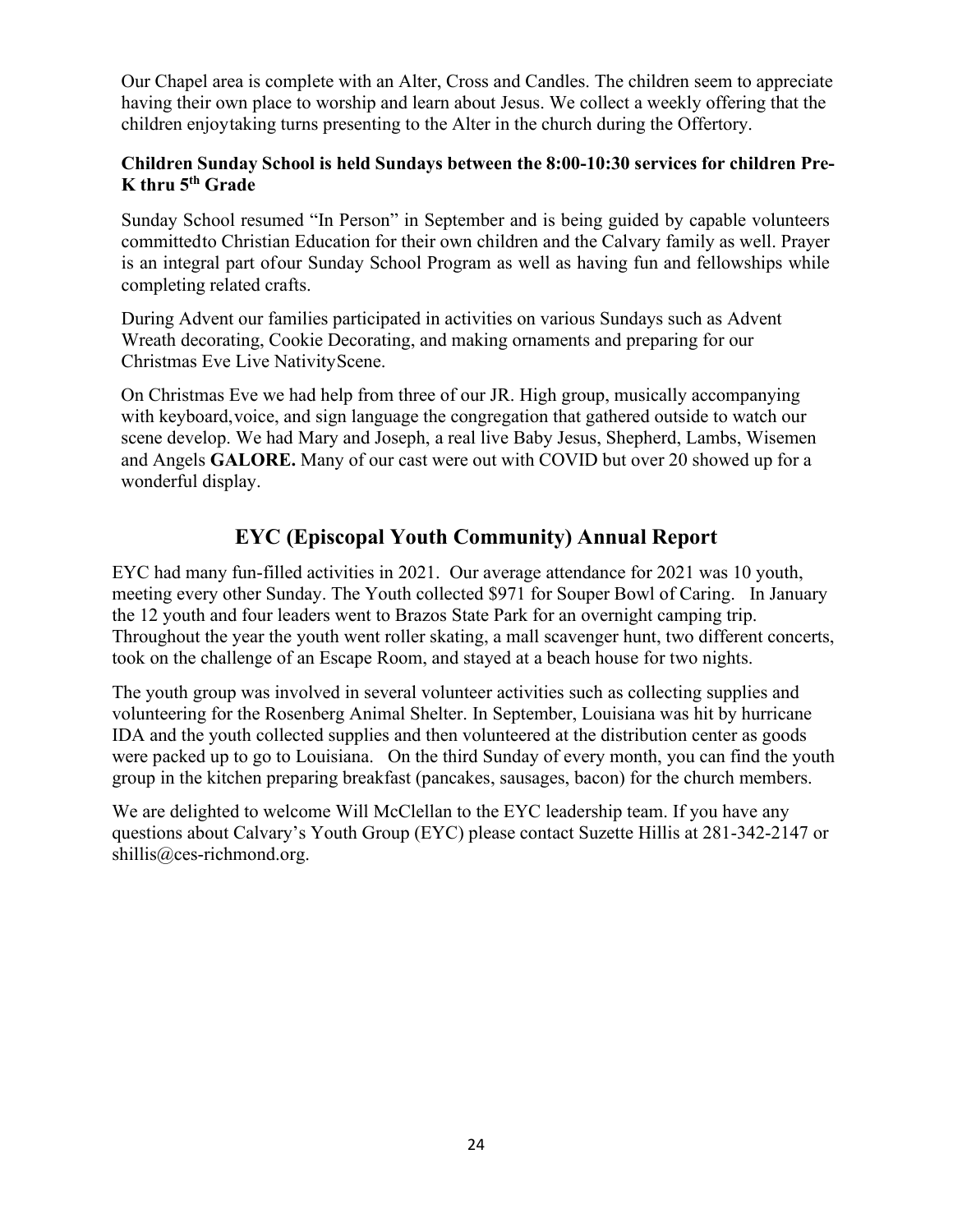# **Troop 100 Report**



This serves as a report of the activities and happenings of Troop 100 for the calendar year 2021.

2019 was the founding year for Scouts BSA Troop 100 for girls. Calvary Episcopal has served as the home base for this developing troop as well as the community of support vital to the longevity of the unit. The troop uses methods of scouting: outdoor programs, personal

growth, advancement, and adhering to the Scout Oath and Law as a means to fulfill their vision. Together they strive to be pioneers as the first ever troop for girls in the Brazos District; developing leadership, citizenship, moral strength and character to last over their lifetimes.

In 2021, despite the continuing concerns of COVID, our Troop was able to meet weekly, serve the community, and offer at least one outdoor event or campout each month. Following both Calvary and the Scouts BSA guidelines for health and safety, our leadership adjusted protocols as needed throughout the year to ensure we ran the best program possible under the everchanging circumstances. Our Troop built sleds on wheels to compete in a winter scout skills competition, inspired by the Klondike Gold Rush. During the competition, our scouts were challenged to display their skills in building fires without matches or fuel in windy conditions, treat cold weather related injuries using their first aid training, use a map and compass to race an orienteering course, build emergency shelters, and cook delicious food over campfires and coals.

Later in the spring we worked alongside many other troops from the Sam Houston Area Council to blaze a 5 mile trail at Camp Strake, in Coldspring, TX, that will be used for ATV adventures beginning the spring of 2022. Our experienced scouts taught our new and younger scouts a course on troop and patrol leadership on the banks of the Frio River at Garner State Park. After their hard work and teambuilding, they enjoyed paddle boarding on the river and some sand volleyball.

In July we traveled to Oklahoma for summer camp at Hale Scout reservation where scouts spent the week riding horses and learning to care for these beautiful animals, spent evening studying astronomy, earned their Snow Sports Merit Badge on a man-made mountain for skiing, paddled canoes and went white water kayaking, sang, swam, celebrated, and made tons of new friends. In August, the troop redirected there focus back to inside the Troop by focusing on communication, public speaking, and citizenship merit badges. The girls have created opportunities for each scout to present to their peers as well as larger groups of adults and leaders.

At the end of October, our Troop was asked to host a district wide event call Webelos Woods. This is an outstanding honor for an up-and-coming Troop! At this event, Cub Scouts attend to experience Scouting methods and build scout skills. Our girls planned all the details of the weekend from Friday night camp wide snacks to scout skills stations on Saturday, flag ceremonies, cooking competition, judging and awards for all stations, closing campfire ceremony, and experienced scout guides for all the younger scouts. The leadership skills they have developed over the year were put on display during this event and they did an exceptional job! We returned to Austin in November to compete a second year in the Highland Games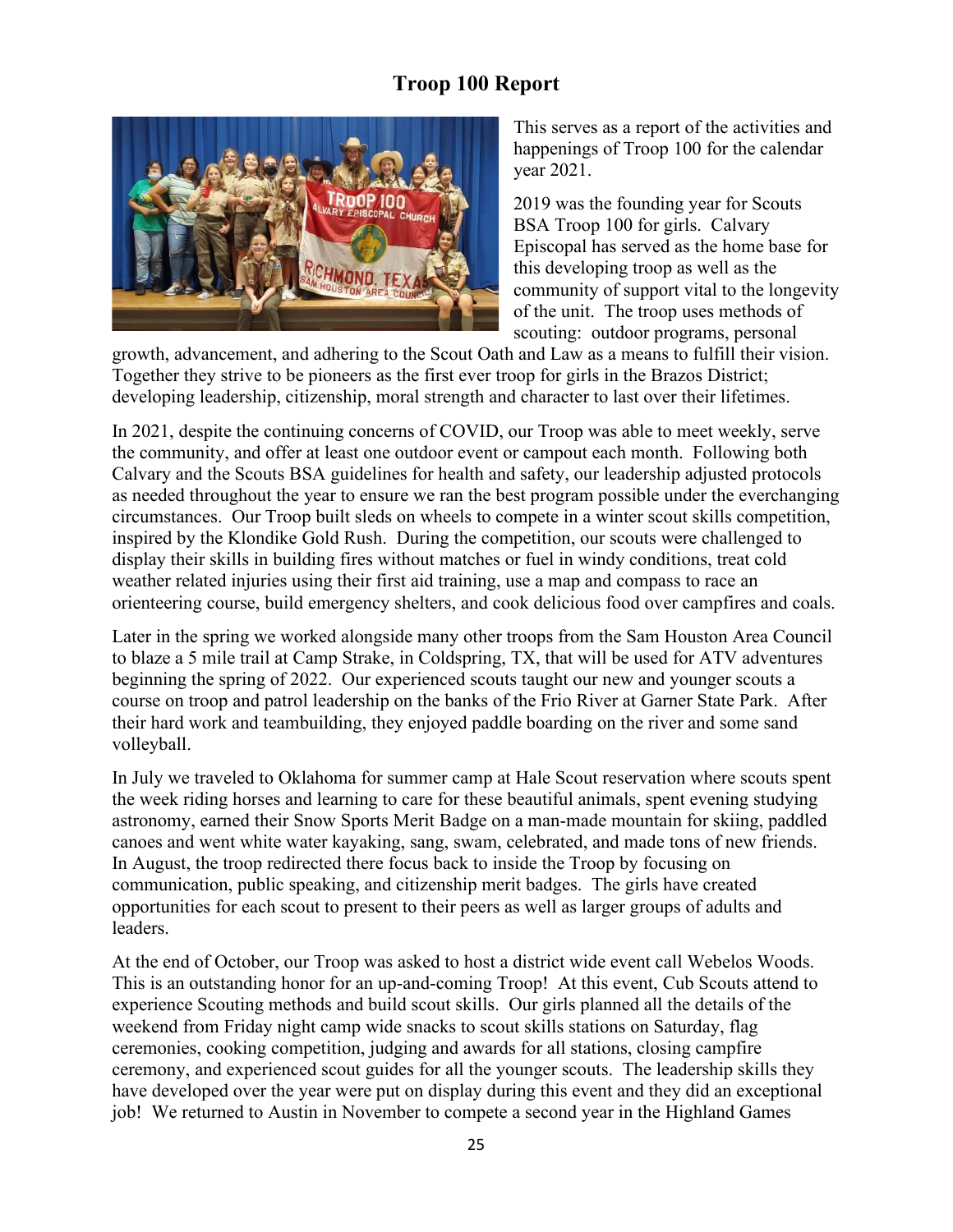where our Troop placed first in many events like axe throwing, caber toss, boulder hurling, hammer throw, tug o'war, and wheat sheaf toss.

Troop 100 closed 2021 with 16 registered scouts and plans for five more to join after completing their Cub Scouts in January. We have a small, strong leadership team guiding, mentoring, and encouraging their path. The troop was awarded a Gold ranking in Journey to Excellence for scout development, training, service, and 147 camping nights. There were 63 merit badges earned among these scouts and 15 rank advancements, and 19 special awards. The young ladies have strategically planned their meeting time wisely to continue this path of advancement and skill building. Focusing on a life of selfless service, our 16 scouts provided 347 hours of service to our community in 2021! Additionally, five of our current scouts will have the opportunity to earn their Eagle Rank in 2022 and join their peers amidst the first females in history to reach this achievement.

Troop 100 is truly grateful for the support from Calvary Episcopal Church! You have helped us define our pathway forward as pioneers a provide us a consistent place to call home as shape the lives of young people. - Angie Gardner



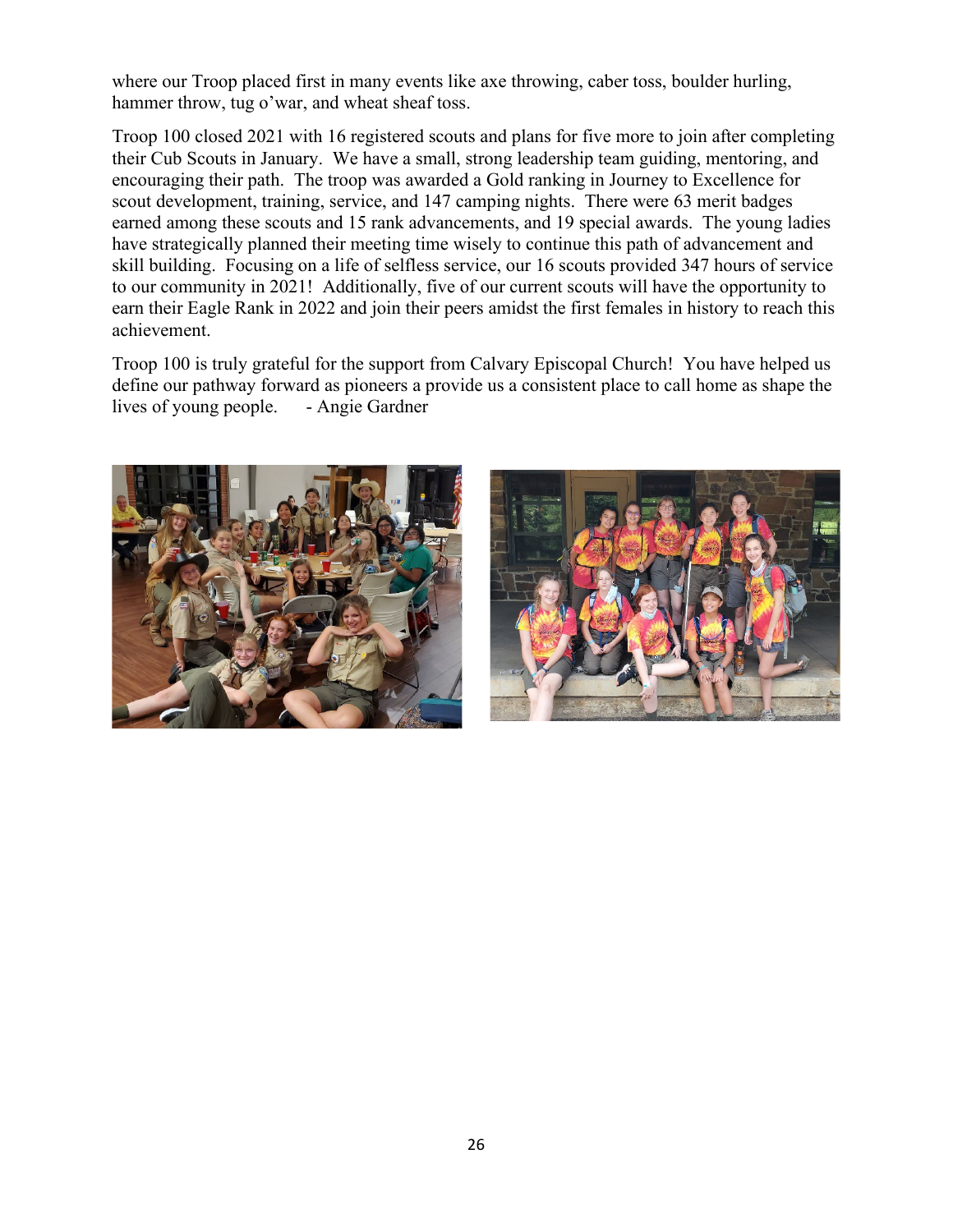## **2021 Parish Statistics**

#### **Baptisms**

James Bradshaw Brian Bradshaw James Milford Harrison Milford Mamie Jane Milford Mary Frances Milford David Qian Anna Qian Rachel Qian Ethan Qian Colby Schulz

#### **New Members**

John and Paula Badora Mac & Anne Bennett Carl & Melody Cartledge Randell & Jamie Dukeminier Bob & Christi Dunn (Emily & Nick) Ross & Gina Elkins Patrick & Amy Ernst (Audrey & Edith) Priscilla Forkner Amy Gresham (Colby Schulz) Elliot Janota Cynthia and Rudy Lara Sonia & Tremon McGrath James & Meagan Milford (Harrison, Mamie, Frances) Aubrey & Pat Mires Terri Morgan David & Anna Qian (Rachel & Ethan) Duncan & Nancy Reid Stephanie Schwing

#### **Confirmed**

Carl Cartledge Susan Hugele Hogan Kniss James Milford Stephanie Schwing Christopher Windham

# **Received**

Amy Gresham

**Reaffirmed** Meagan Milford

**Weddings** Joyce Strimple and David Wells

#### **Those We Love But See No Longer**

William Anderson Carolyn Bullen Jack Buttram Roy Cole Denny Dantimo The Rev. Margaret Foster Katherine Grotte Carol Hensley Alex Iversen Ann Kidda Louis Myers Soni Oyekan Chelo Palmer David Wilkes